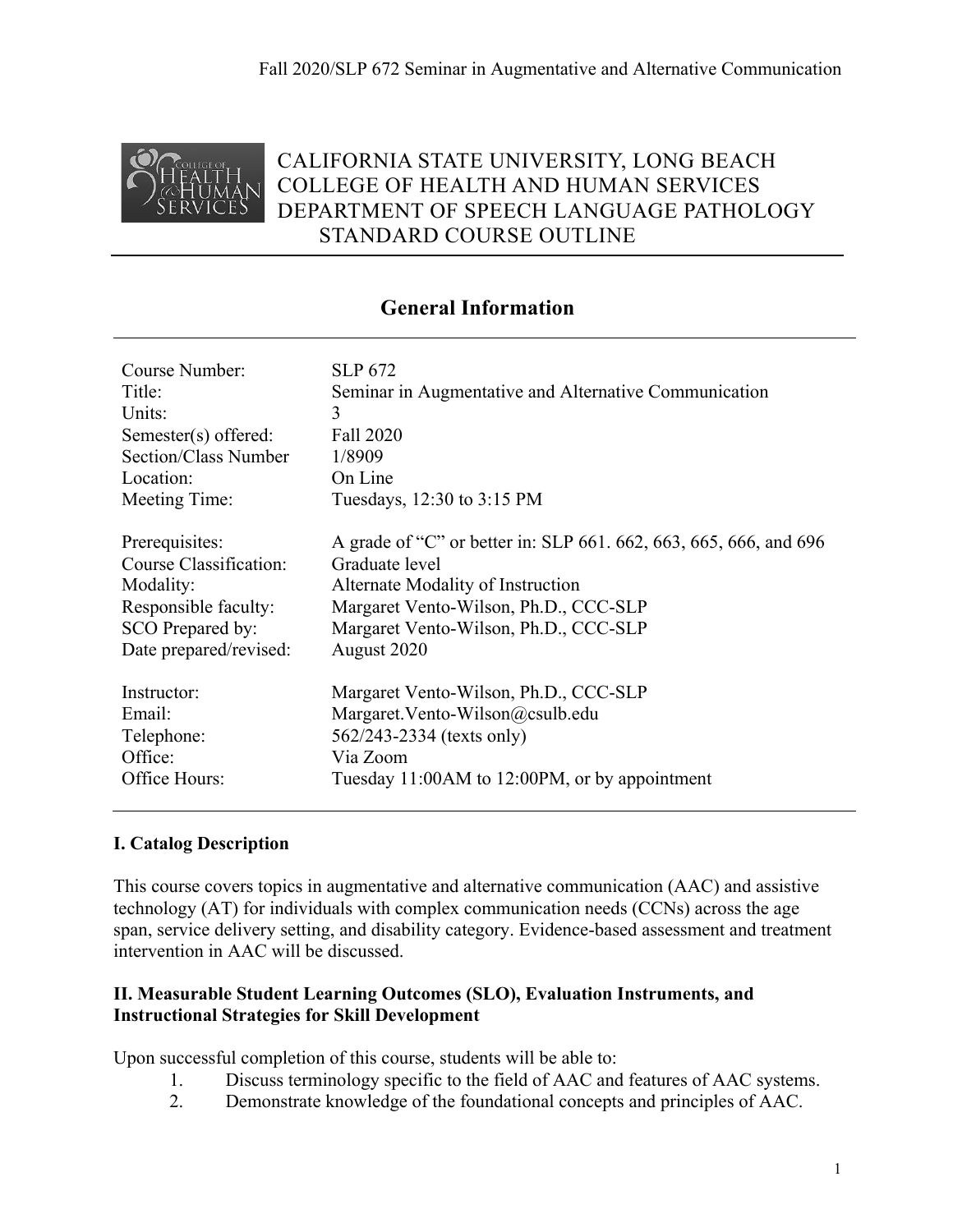- 3. Examine evidence-based theories and practices of AAC assessment methods and procedures appropriate for pediatric and adult clients with complex communication needs across cultures and languages.
- 4. Examine evidence-based theories and practices of AAC intervention/management techniques and strategies appropriate for pediatric and adult clients with complex communication needs across cultures and languages.
- 5. Evaluate professional, clinical, and educational implications in the field of AAC.
- 6. Synthesize information from major journals and texts in the field of speechlanguage pathology on the topic of AAC.

### **III. Speech-Language Pathology Competencies and Standards**

Topics addressed in this course apply to the following portions of the ASHA Certificate of Clinical Competence (CCC):

- 1. Standard IV: Knowledge Outcomes
	- A. The applicant must have demonstrated knowledge of the biological sciences, physical sciences, statistics, and the social/behavioral sciences.
	- B. The applicant must have demonstrated knowledge of basic human communication and swallowing processes, including the appropriate biological, neurological, acoustic, psychological, developmental, and linguistic and cultural bases. The applicant must have demonstrated the ability to integrate information pertaining to normal and abnormal human development across the life span.
	- C. The applicant must have demonstrated knowledge of communication and swallowing disorders and differences, including the appropriate etiologies, characteristics, anatomical/physiological, acoustic, psychological, developmental, and linguistic and cultural correlates in the following areas: articulation; fluency; voice and resonance, including respiration and phonation; receptive and expressive language (phonology, morphology, syntax, semantics, pragmatics, prelinguistic communication and paralinguistic communication) in speaking, listening, reading, writing; hearing, including the impact on speech and language; swallowing (oral, pharyngeal, esophageal, and related functions, including oral function for feeding, orofacial myology); cognitive aspects of communication (attention, memory, sequencing, problem-solving, executive functioning); social aspects of communication (including challenging behavior, ineffective social skills, and lack of communication opportunities); augmentative and alternative communication modalities.
	- D. For each of the areas specified in Standard IV-C, the applicant must have demonstrated current knowledge of the principles and methods of prevention, assessment, and intervention for people with communication and swallowing disorders, including consideration of anatomical/physiological, psychological, developmental, and linguistic and cultural correlates.
	- E. The applicant must have demonstrated knowledge of standards of ethical conduct.
	- F. The applicant must have demonstrated knowledge of processes used in research and of the integration of research principles into evidence-based clinical practice.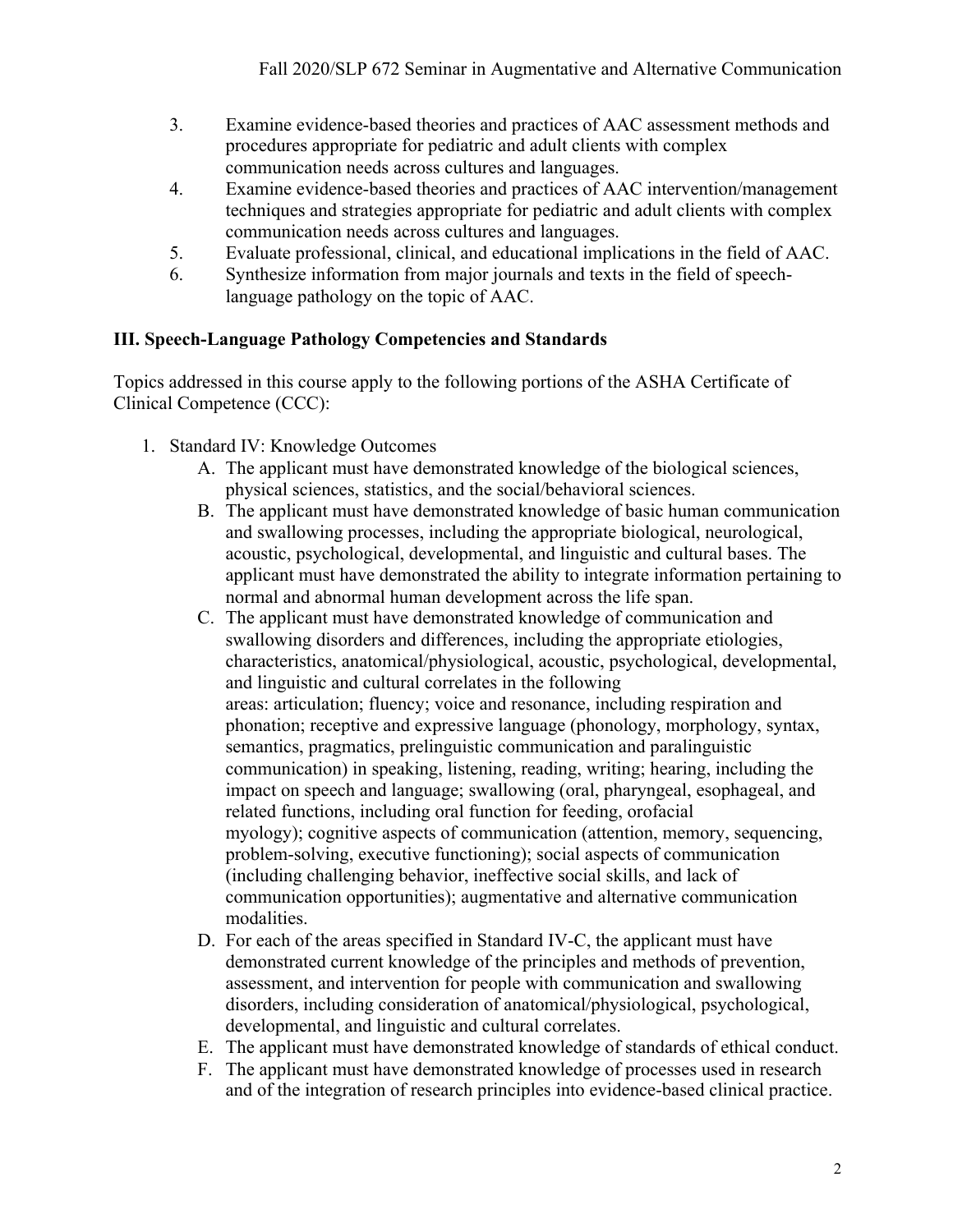- G. The applicant must have demonstrated knowledge of contemporary professional issues.
- H. The applicant must have demonstrated knowledge of entry level and advanced certifications, licensure, and other relevant professional credentials, as well as local, state, and national regulations and policies relevant to professional practice.
- 2. Standard V: Skills Outcome
	- A. The applicant must have demonstrated skills in oral and written or other forms of communication sufficient for entry into professional practice.
	- B. The applicant for certification must have completed a program of study that included experiences sufficient in breadth and depth to achieve the following skills outcomes:
		- 1. Evaluation
			- a. Conduct screening and prevention procedures (including prevention activities).
			- b. Collect case history information and integrate information from clients/patients, family, caregivers, teachers, and relevant others, including other professionals.
			- c. Select and administer appropriate evaluation procedures, such as behavioral observations, nonstandardized and standardized tests, and instrumental procedures.
			- d. Adapt evaluation procedures to meet client/patient needs.
			- e. Interpret, integrate, and synthesize all information to develop diagnoses and make appropriate recommendations for intervention.
			- f. Complete administrative and reporting functions necessary to support evaluation.
			- g. Refer clients/patients for appropriate services.
		- 2. Intervention
			- a. Develop setting-appropriate intervention plans with measurable and achievable goals that meet clients'/patients' needs. Collaborate with clients/patients and relevant others in the planning process.
			- b. Implement intervention plans (involve clients/patients and relevant others in the intervention process).
			- c. Select or develop and use appropriate materials and instrumentation for prevention and intervention.
			- d. Measure and evaluate clients'/patients' performance and progress.
			- e. Modify intervention plans, strategies, materials, or instrumentation as appropriate to meet the needs of clients/patients.
			- f. Complete administrative and reporting functions necessary to support intervention.
			- g. Identify and refer clients/patients for services as appropriate.
		- 3. Interaction and Personal Qualities
			- a. Communicate effectively, recognizing the needs, values, preferred mode of communication, and cultural/linguistic background of the client/patient, family, caregivers, and relevant others.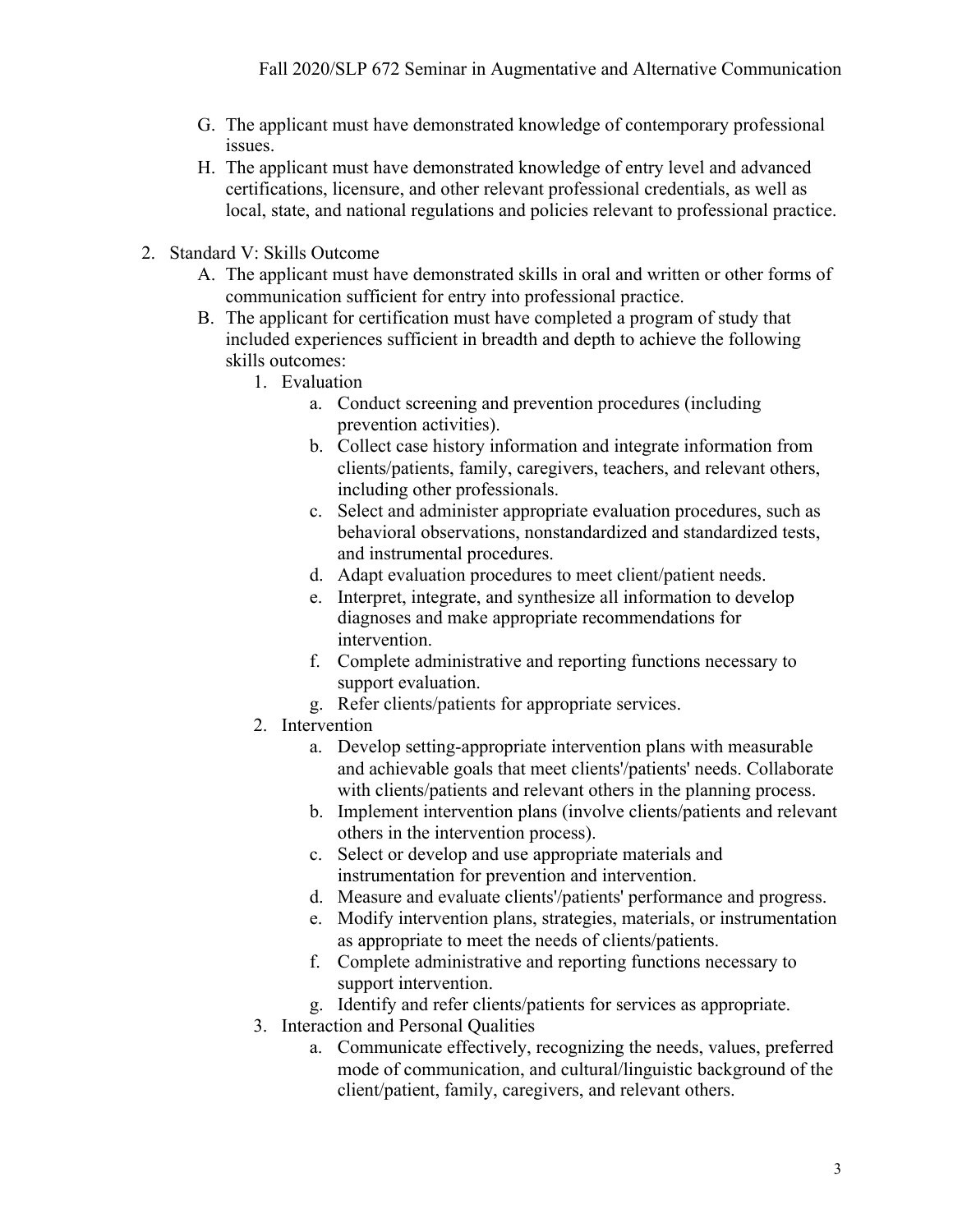- b. Collaborate with other professionals in case management.
- c. Provide counseling regarding communication and swallowing disorders to clients/patients, family, caregivers, and relevant others.
- d. Adhere to the ASHA Code of Ethics and behave professionally.

The ASHA CAA Competencies: The CAA operates within a set of core values that are used to guide decisions to ensure excellence in graduate education. Because the CAA has been entrusted to act on behalf of the professions of audiology and speech-language pathology, the Council's actions and decisions must be credible and trustworthy. Members of the CAA, in conducting the business of accreditation of academic programs, act with:

- a. Honesty and integrity,
- b. Accountability,
- c. Fairness and validity,
- d. Clarity and consistency,
- e. Recognition of the role of creativity and innovation in meeting the established accreditation standards.

Also addressed are the following standards for the Speech-Language Pathology Services in the schools according to the CTC credentialing standards:

- 1. SLP Standard 2: Child Development and Speech, Language, and Hearing Acquisition: Each candidate demonstrates knowledge of developmental milestones pertaining to typical and atypical human development and behavior, birth through twenty-two. Candidates exhibit understanding of the gender, linguistic, psycholinguistic, and cultural variables related to the normal development of speech, hearing, and language, including comprehension of first and second language and dialect acquisition. Additionally, each candidate demonstrates comprehension of cultural, socioeconomic, linguistic and dialectical differences and their role in assessment and instruction. Candidates also exhibit understanding of speech/language development across the range of disabilities. Each candidate demonstrates knowledge of the development of literacy, including phonological awareness, and an understanding of the relationship of speech and language skills to literacy, language arts, and access to the core curriculum.
- 2. SLP Standard 3: Speech, Language, Hearing, and Swallowing Disorders: Each candidate demonstrates understanding of speech, language, hearing, and swallowing disorders, including but not limited to disorders of language, articulation/phonology, fluency, voice, hearing, and swallowing. Candidates exhibit comprehension of speech, language, and hearing disorders associated with special populations, including but not limited to individuals on the autistic spectrum and/or with cerebral palsy, cleft palate, hearing impairment, developmental disabilities, learning disabilities, and traumatic brain injury.
- 3. SLP Standard 4: Assessment of Speech and Language Disorders: Each candidate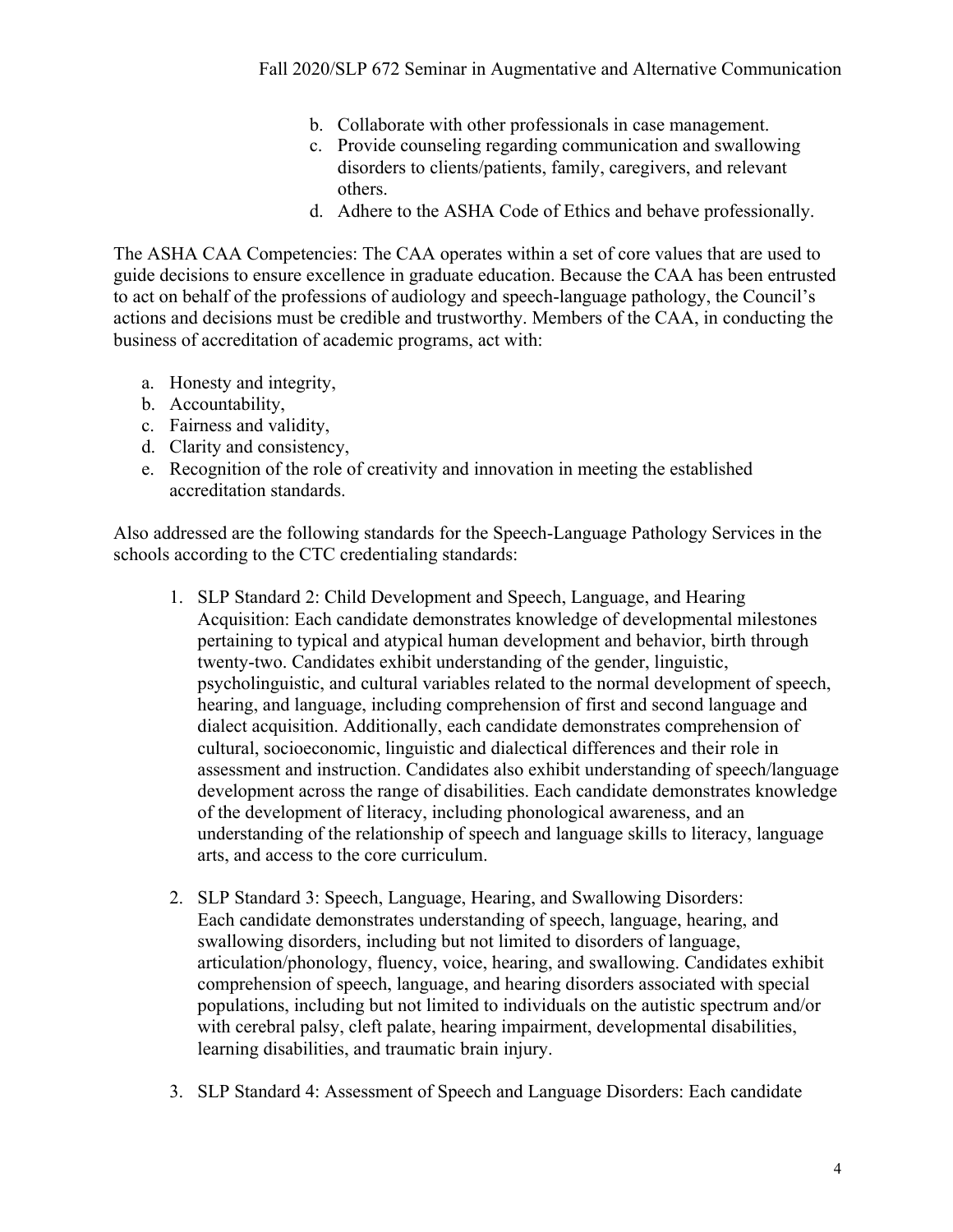demonstrates competency in the collection of relevant information regarding individuals' past and present status and family and health history. Candidates exhibit proficiency in screening and evaluation, including procedures, techniques, and instrumentation used to assess the speech and language status of children, and the implications of speech/language disorders in an educational setting. Each candidate exhibits expertise in the administration of least biased testing techniques and methodologies for assessing the speech and language skills of culturally and linguistically diverse populations (i.e., speakers of second languages and dialects), including a language sample. Candidates demonstrate proficiency in the effective use of PSC 2I-17 September-October 2010 interpreters/translators in the assessment of English language learners. Each candidate demonstrates accurate interpretation of test results and makes appropriate referrals for further evaluation or treatment. Candidates demonstrate proficiency in the assessment for and selection of appropriate augmentative and alternative communication systems. Each candidate exhibits knowledge of hearing screening procedures.

- 4. SLP Standard 5: Management of Speech and Language Disorders: Each candidate exhibits comprehension of methods of preventing communication disorders including, but not limited to, family/caregiver and teacher in-service, consultation, and collaboration. Candidates demonstrate knowledge of intervention strategies for a variety of speech, language, hearing, and swallowing disorders. Candidates use a variety of service delivery models, which may include but are not limited to: pull-out, push-in, group, classroom consultation and/or collaboration, and co-teaching. Each candidate uses appropriate intervention strategies for individuals from culturally/linguistically/socioeconomically diverse populations including the use of interpreters/translators and the facilitation of second language/dialect acquisition. Candidates use effective behavioral intervention strategies and effectively monitor the progress of students. Each candidate demonstrates proficiency in the training of students and families/caregivers, teachers and/or other professionals in the use of augmentative and alternative communication systems. Candidates exhibit knowledge of rehabilitative procedures with individuals who have hearing impairments, including the use of assistive listening devices.
- 5. SLP Standard 6: School Field Experience: Each candidate will complete the equivalent of a semester/quarter field experience in the schools. Candidates acquire experience with a variety of speech/language disorders, assessment and intervention techniques, and diverse populations that may range in age from birth to twenty-two. Candidates will participate in the following: speech/language/hearing screening, evaluation, and intervention; writing, presentation, and implementation of IEP/IFSPs; a variety of service delivery models; provision of services for children on the autistic spectrum; assistance to classroom teachers in providing modifications and accommodations of curriculum for students; and monitoring of student progress. In addition, each candidate exhibits understanding of multi-tiered intervention (e.g., response to intervention).
- 6. SLP Standard 7: Consultation and Collaboration: Each candidate engages in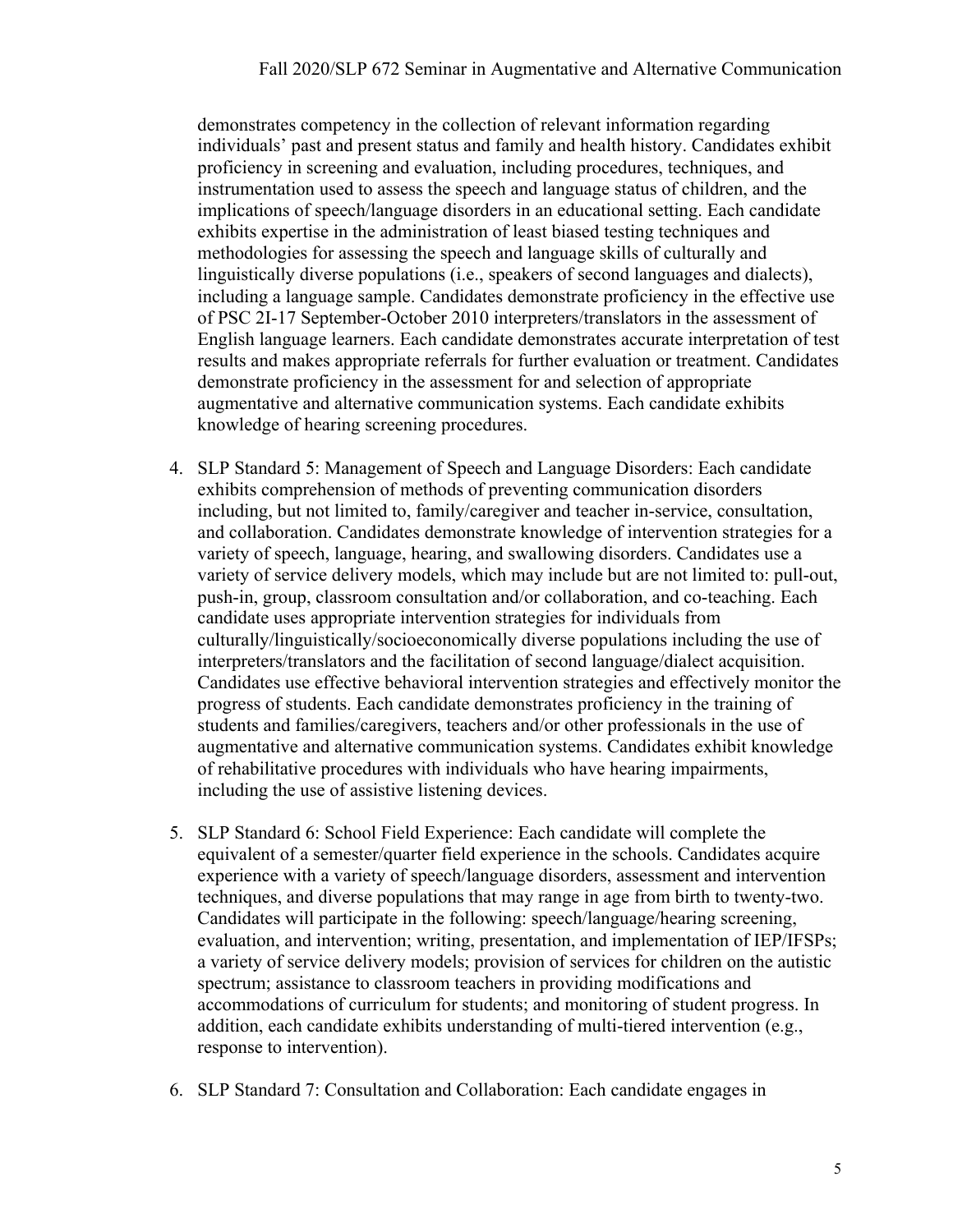#### Fall 2020/SLP 672 Seminar in Augmentative and Alternative Communication

consultation and/or collaboration with teachers and other relevant personnel. Candidates consult with teachers, other personnel, and families during the prevention, assessment, and IEP process. Candidates also demonstrate relevant methods of consultation and collaboration in intervention, which may include but is not limited to the development of program modifications to support students' learning in the classroom, including academic content in pull-out intervention, instruction of small groups in the classroom, and teaching classroom lessons.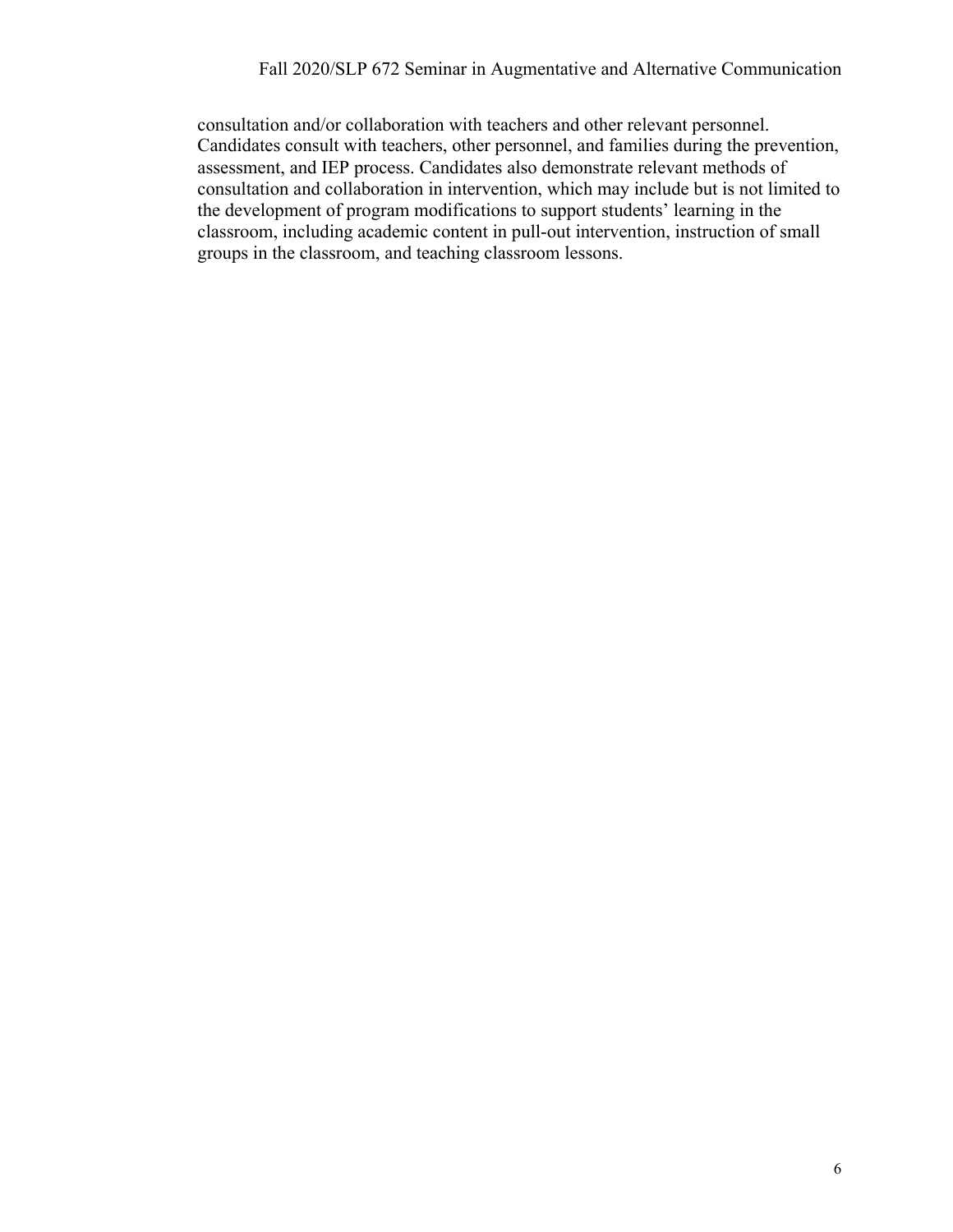Speech-Language Pathology Competencies and Standards; American Speech-Language-Hearing Association (ASHA) CAA competencies, CFCC standards and California; Commission on Teacher Credentialing (CCTC) Standards addressed in SLP Graduate Courses

|                                      | SLO <sub>1</sub>                                                                                                      | SLO <sub>2</sub>           | SLO <sub>3</sub>            | SLO <sub>4</sub>                                        | SLO <sub>5</sub>                              | SLO <sub>6</sub> |
|--------------------------------------|-----------------------------------------------------------------------------------------------------------------------|----------------------------|-----------------------------|---------------------------------------------------------|-----------------------------------------------|------------------|
| <b>ASHA/CAA</b><br><b>Standards</b>  | $3.11B$ ; $3.1.2B$ ;<br>3.1.3 B                                                                                       | $3.1.2B$ ;<br>3.1.6B       | $3.1.2B$ ; $3.1.3$<br>B     | 3.1.4B                                                  | 3.11B; 3.1.3B; 3.1.4B;<br>$3.1.5B$ ; $3.1.6B$ | 3.1.5B           |
| <b>ASHA/CFCC</b><br><b>Standards</b> | $IV-B$ and $C$                                                                                                        | IV                         | IV B and C                  | $IV-D$                                                  | IV-C, D, E, F, and G                          | $IV-D$           |
| <b>CCTC</b><br><b>Standards</b>      | <b>SLP</b> Standard<br>1,2                                                                                            | <b>SLP</b> Standard<br>1,2 | <b>SLP</b> Standard<br>2, 3 | <b>SLP</b> Standard<br>2, 5<br>General<br>Standard 2, 5 | SLP Standard 4, 5<br>General Standard 4, 5    | SLP Standard 5   |
| Learning<br>Activities               | Application (oral and /or written activities; Case Study; Annotated Bibliography; Final Project; class<br>discussions |                            |                             |                                                         |                                               |                  |
| Evaluation<br>Method/s               | Mid-Term, Final Project, and Grading Rubrics                                                                          |                            |                             |                                                         |                                               |                  |

ASHA 2020 Standards for the Certificate of Clinical Competence in Speech-Language Pathology: https://www.asha.org/Certification/2020-SLP-Certification-Standards/

CAA 2017 Standards for Accreditation: https://caa.asha.org/wp-content/uploads/Accreditation-Standards-Documentation-Guidance.pdf

CCTC SLP Standards: http://www.sjsu.edu/gup/docs/assess\_report/CCTC- ASHACrosswalk.pdf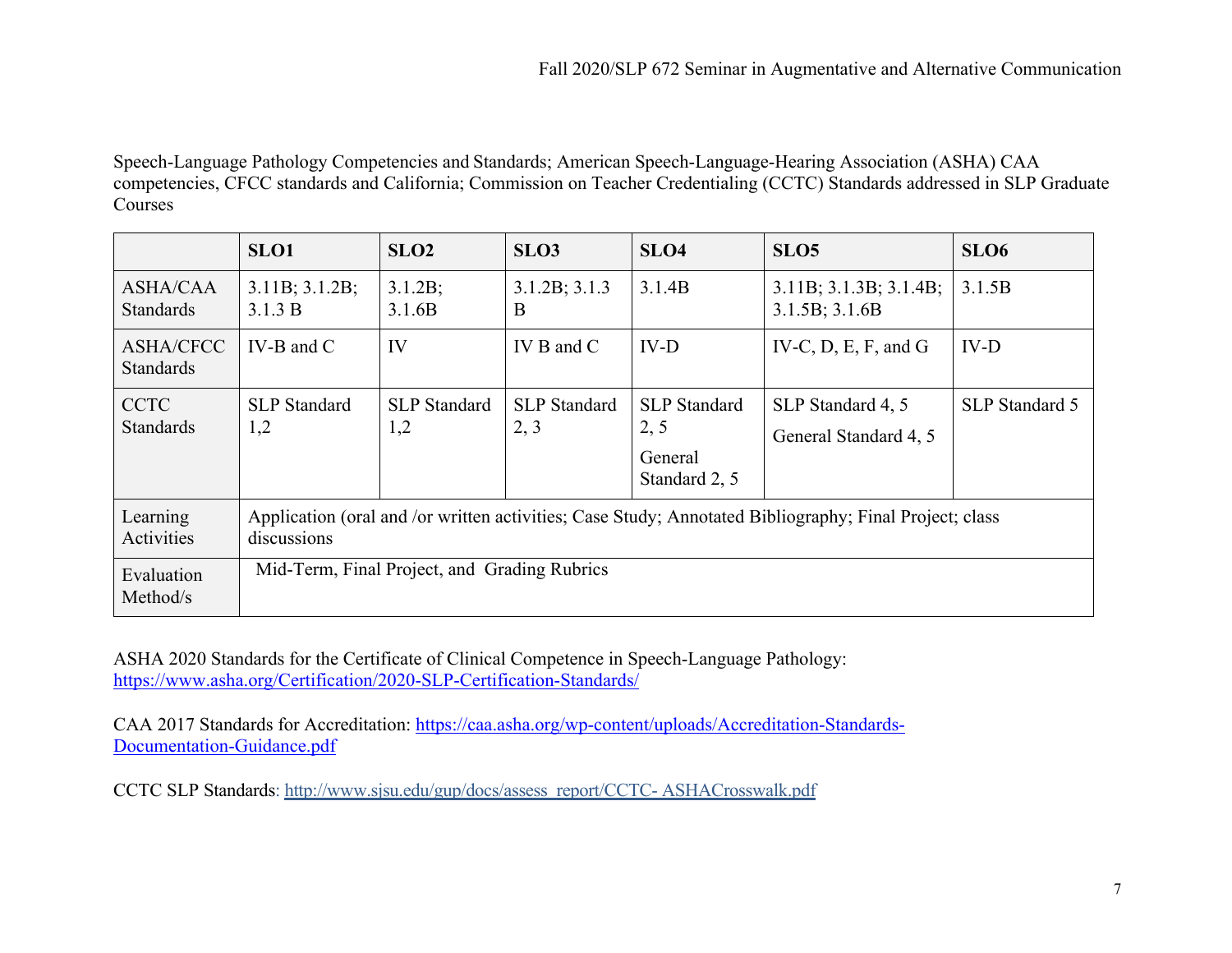## **IV. Course Modality**

This course will be presented in the following modalities:

- 1. Alternate Modality of Instruction: Electronic-based interaction, such as lecture, discussion, demonstration, and exchange of materials as the primary method of communication.
- 2. I will communicate with you via electronic-based lectures and office hours, and via email. It is expected that students will communicate with each as needed and as appropriate to the task.
- 3. Students are expected to turn in assignments as indicated in the weekly schedule. These assignments will be graded as stated in the rubric.
- 4. Assignments turned in through online methods will be monitored for timeliness and assignment compliance.
- 5. Students are expected to demonstrate respect for themselves, their student peers, the instructor, and the department personnel in all their on-line activity. Violations will be reported to the Speech-Language Pathology department chair.
- 6. Students are expected to be able to navigate a word processing program, the Beachboard portal, and the library database for research. Technical support for Beachboard can be reached at 562/985-4959 or at *helpdesk@csulb.edu*. Technical support for library research can be reached at 562/985-4672.
- 7. In the event of technical breakdowns, students may turn in assignments via an alternate portal, such as email, or by providing a paper copy of the assignment to the department on a due date agreed upon by the professor and the class.
- 8. Unless otherwise specified in the weekly calendar, class meetings will take place via alternate modality of instruction.
- 9. Academic honesty will be enforced strictly. Any violation from defined honest practices will be dealt with according to University policies.

### **V. Methods of Instruction**

This course is taught in a distance-learning format, so much of your work will be completed asynchronously. The course will function on a **Monday to Sunday schedule**, with new content and instructions coming available on Monday and written assignments due the following Sunday. The assignments are also posted on the "Content" page for each week, as well as the specific directions for course writing assignments. That page also contains links to videos and the additional readings besides the two textbooks. Students are also expected to interact with one another in online discussions and therefore *you will need to stay current with all readings and assignments***.** This class moves fast and covers many issues.

*Lecture*: Lecture is used to present basic information about the topic, the basic concepts, principles, facts, or theories and elaboration of these.

*Discussions:* Discussions are encouraged through the probing of questions and answers between teacher and students to enable critical thinking relative to cognitive, affective, and psychomotor domains.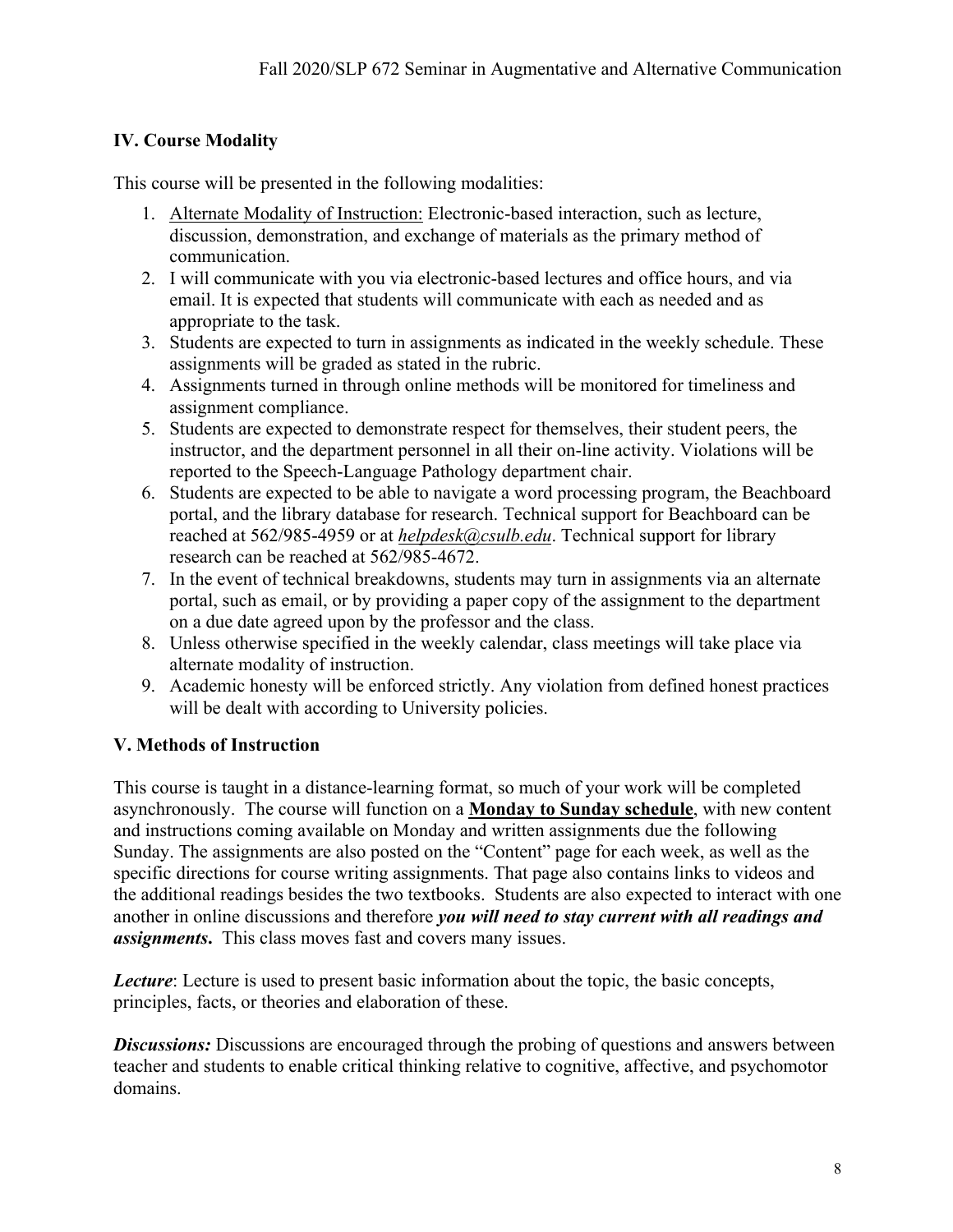*Multi-media presentations:* Lectures are presented through overheads or power point presentations using the computer laptop and LCD. Course handouts, illustrations, course packet materials and study guides, and videos illustrating topics on health education and the profession.

*Small group discussions:* Small group discussions are encouraged in the form of exercises that utilize critical thinking and analysis, synthesis, or evaluation of facts, situations, or cases. In some cases, the students will break up into small groups and present as resident "experts" on the topic.

*Group activities:* Small group activities include exercises that encourage students to apply theory to practice as well as develop analytical, problem solving and decision-making skills that influence their thinking, attitudes, and behaviors.

*Student group presentations*: Students may be required to develop a presentation on a topic related to the field of speech language pathology.

#### **VI. Extent and Nature of Technology Use**

- a. Lectures utilize PowerPoint: Wireless internet access in all classrooms for use D2L and other internet resources are required for small group projects; online library searches for journal resources for additional course related assignments and presentations; and word processing to complete their papers.
- b. Course Compliance: All course curriculums will be designed to be compliant with ADA requirements.
- c. The course is a large lecture format; however, class discussion on clinical cases and treatment videos will be utilized to enhance active learning in this classroom environment. Video presentation may be used since speech-language pathology is a profession of acquiring and *applying scientific* and practical knowledge, which requires both content knowledge and clinical experience and judgment. Assessment and treatment videos may be used to provide students an idea of actual clinical work and an opportunity of connecting theory and knowledge to clinical practice. Students will also be required to access Beachboard to obtain supplemental materials for the class and to discuss important and relevant issues outside of the classroom to facilitate learning. In addition, PowerPoint may be used along with traditional lecture to augment learning outcomes.
- d. Students are expected to use a word processing program for written assignments, unless otherwise specified.

Specific Technology Requirements and Skills for this Course

AMI instruction requires students to have access to the following minimum hardware and software. (Information about supported web browsers will be provided in your student orientation.)

- Windows users: Windows 10, Windows 8, Windows 7.
- Mac users: Mac OS 10.10, Mac OS 10.9, Mac OS 10.8.

Students will need speakers and a headset, plus headphones and a microphone.

### **VII. Text(s) and Other Required Materials**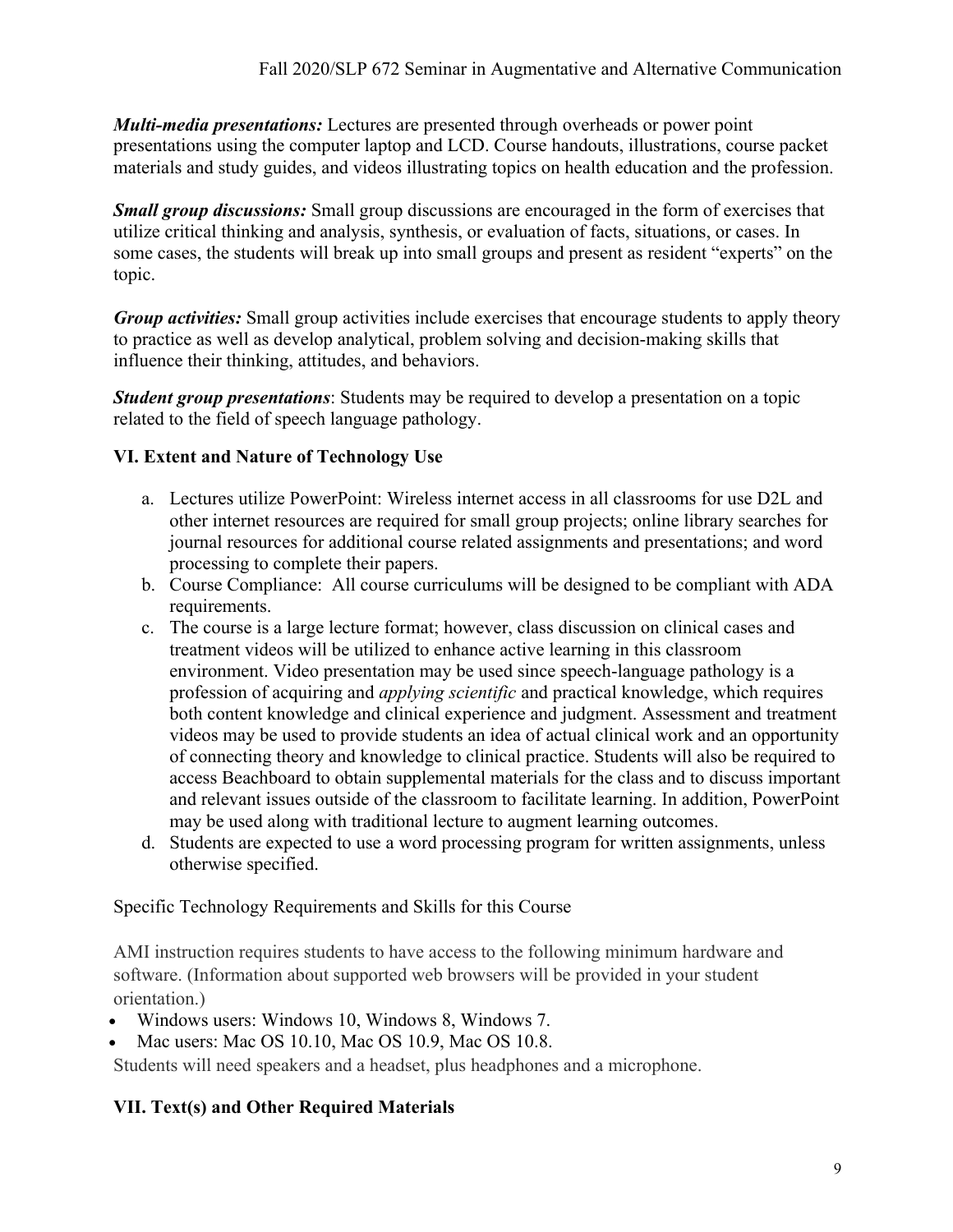#### **Required:**

Johnston, S. S., Reichle, J., Feeley, K. M., & Jones, E. A. (2012). *AAC strategies for individuals with moderate to severe disabilities.* Baltimore, MD: Paul H. Brooks.

See list of scholarly journal articles on the library for additional reading. Course password: SLP672.

#### *Recommended:*

American Psychological Association. (2019). *Publication Manual of the American Psychological Association,* 7th ed. Washington, DC: American Psychological Association.

Beukelman, D., & Light, J. (2020). *Augmentative and alternative communication: Supporting children and adults with complex communication needs* (5<sup>th</sup> Ed.). Baltimore, MD: Brookes Publishing Co.

Beukelman, D. R., Garrett, K.L., & Yorkston, K. M. (2007). *Augmentative communication strategies for adults with acute or chronic medical conditions.* Baltimore, MD: Brookes Publishing Co.

Shipley, K. g., & McAfee, J. G. (2016). *Assessment in speech-language pathology: A resource manual* (5<sup>th</sup> or 6<sup>th</sup> Ed.). Boston, MA: Cengage Learning.

Soto, G. & Zangari, C. (2009). *Practically speaking: Language, literacy, & academic development for students with AAC needs.* Baltimore, MD: Brookes Publishing Co.

Strunk, W. & White, E.B. (1999). *Elements of Style* (4<sup>th</sup> Edition). Pearson Education.

**Note: It is expected that students will read the required readings PRIOR to class**. This will provide a foundation of knowledge, which will allow students to better understand the lecture and ask relevant questions.

#### **Recommended Links:**

ASHA Practice Portal: AAC: http://www.asha.org/Practice-Portal/Professional-Issues/Augmentative-and-Alternative-Communication/

ASHA Evidence Maps: AAC: http://www.asha.org/Evidence-Maps/

Rehabilitation Engineering Research Center: https://rerc-aac.psu.edu/

**Bibliography: Articles**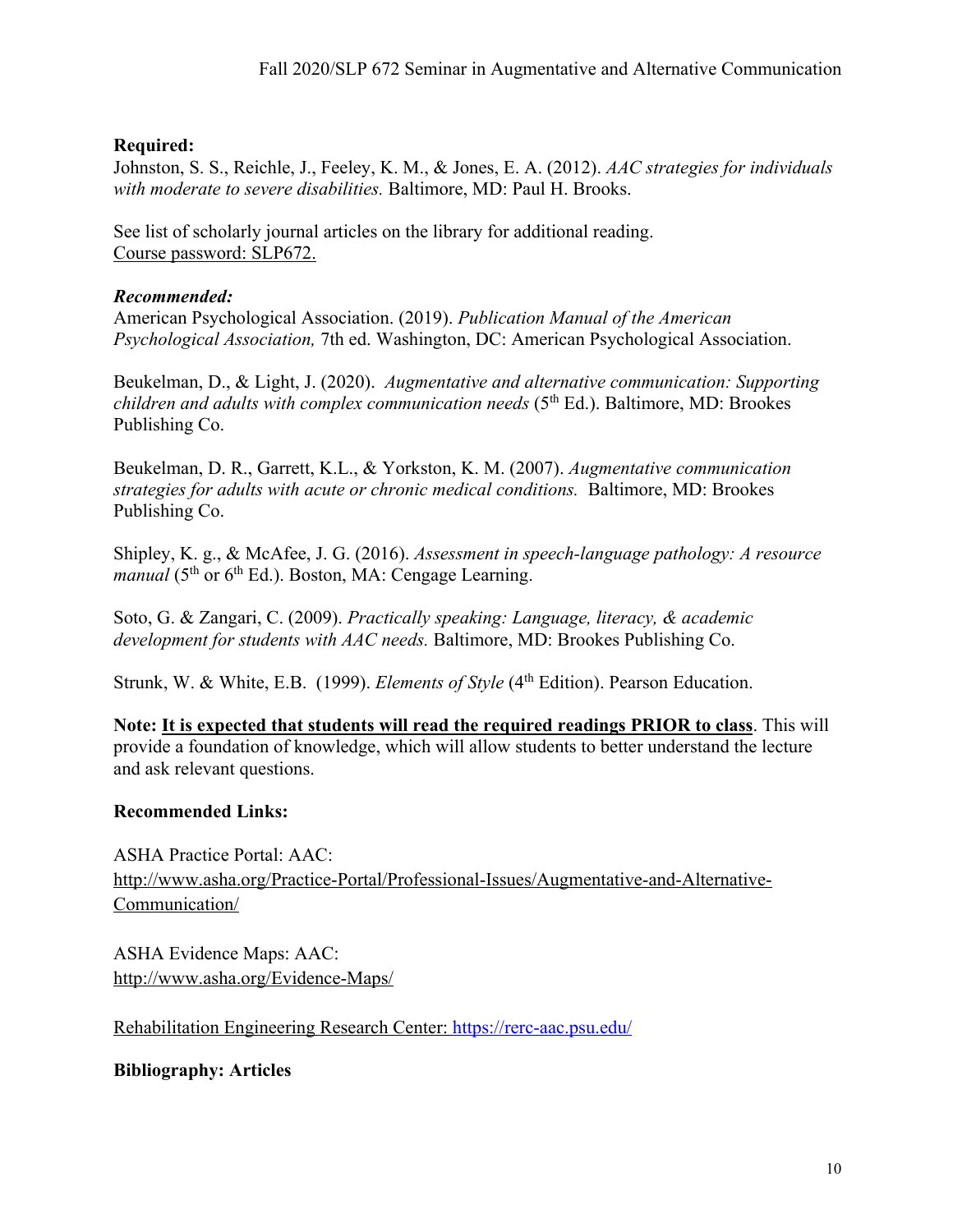- 1. Brandel, J., & Loeb, D. F. (2011). Program intensity and service delivery models in the schools: SLP survey results. *Language, Speech, and Hearing in the Schools, 42,* 461-490.
- 2. Calculator, S., & Black, T. (2009). Validation of an inventory of best practices in the provision of augmentative and alternative communication services to students with severe disabilities in general education classrooms. *American Journal of Speech-Language Pathology, 18*(4), 329-342.
- 3. Dietz, A., Quack, W., Lund, S. K., & McKelvey, M. (2012). AAC assessment and clinical-decision making: The impact of experience. *Augmentative and Alternative Communication, 28*(3), 148-159.
- 4. Fannin, D. K. (2016). The intersection of culture and ICF-CY personal and environmental factors for alternative and augmentative communication. *Perspectives of ASHA Special Interest Groups: SIG 12, (1)*Part 3.
- 5. Gormley, J. & Light, J. (2019). Providing services to individuals with complex communication needs in the inpatient rehabilitation setting: The experiences and perspectives of speech-language pathologists. *American Journal of Speech-Language Pathology, 28*(2)*,* 456-458.
- 6. Green, L., Chance, P., & Stockholm, M. (2019). Implementation and perceptions of classroom-based service delivery: A survey of public school clinicians. *Language, Speech, & Hearing Services in the Schools, 50*(4), 656-672.
- 7. Haley, K., Cunningham, K. T., Barry, J., & de Riesthal, M. (2019). Collaborative goals for communicative life participation in aphasia: The FOURC model. *American Journal of Speech-Language Pathology, 28*(1), 1-13.
- 8. Helling, C. R., & Minga, J. (2014). Developing an effective framework for the augmentative and alternative communication evaluation process. *Perspectives on Augmentative and Alternative Communication, 23*(2), 91-98.
- 9. Higdon, C. W. & Hill, K. (2015). Five SGD funding rules of commitment. *Perspectives on Augmentative and Alternative Communication, 24*(4), 129-134.
- 10. Huer, M. B. (2008). Toward and understanding of the interplay between culture, language, and augmentative and alternative communication. *Perspectives on Augmentative and Alternative Communication, 17*(3), 113-119.
- 11. Kulkarni, S. S., & Parmer, J. (2017). Culturally and linguistically diverse student and family perspectives of AAC. *Augmentative and Alternative Communication, 33*(3), 170- 180.
- 12. Light, J. C. (2003). Shattering the silence: Development of communicative competence by individuals who use AAC. In J. Light, D. R. Beukelman, Reichle, J. (Eds.) *Communicative competence for individuals who use AAC: From research to effective practice* (pp. 3-38). Baltimore, MD: Paul Brooks Publishing.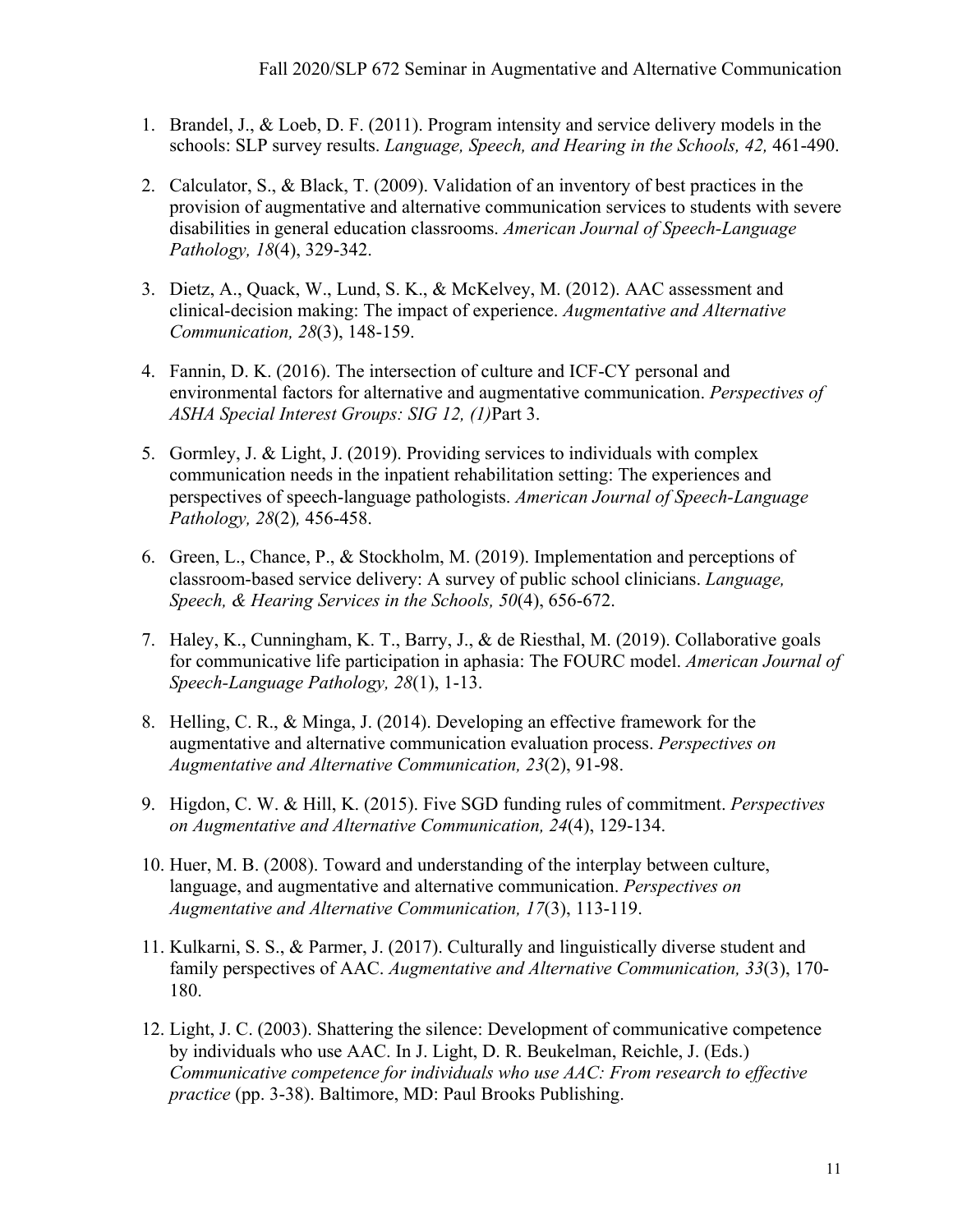- 13. Lund, S. K., Quach, W., Weissling, K., McKelvey, M., & Dietz, A. (2017). Assessment with children who need augmentative and alternative communication (AAC): Clinical decisions of AAC specialists. *Language, Speech, and Hearing Services in Schools, 48,*  56-68.
- 14. McNaughton, D., Light, J., Beukelman, D. R., Klein, C., Nieder, D., & Nazareth, G. (2019). Building capacity in AAC: A person-centred approach to supporting participation by people with complex communication needs. *Augmentative and Alternative Communication, 35*(1), 56-68.
- 15. Moore, B. (2018). Beyond 80-percent accuracy: Consider alternate objective criteria in writing your treatment goals. *ASHA Leader, 23*(5), 6-7.
- 16. Na, J. Y., Wilkinson, K., & Liang, J. (2018). Early development of emotional competence (EDEC) assessment tool for children with complex communication needs: Development and evidence. *American Journal of Speech-Language Pathology, 27,* 24- 36.
- 17. Navrotski, D. (2015). Role and responsibilities of AAC manufacturers' consultants in the SGD funding process. *Perspectives on Augmentative and Alternative Communication, 147-154.*
- 18. Nobriga, C., & St. Clair, J. (2018). Training goal writing: A practical and systematic approach. *Perspectives Sig 11, 3*(11), 36-47.
- 19. Ogletree, B. T., McMurry, S., Schmide, T., & Evans, K. (2018). The changing world of augmentative and alternative communication (AAC); Examing three realities faced by today's AAC provider. *Perspectives of the ASHA Special Interest Groups SIG 12,* 3, 113- 122.
- 20. O'Neill, T., Light, J, & Pope, L. (2018). Effects of interventions that include aided augmentative and alternative communication input on the communication of individuals with complex communication needs: A meta-analysis. *Journal of Speech, Language, and Hearing Research, 61,* 1743-1765.
- 21. Parette, P., Huer, M. B., & Wyatt, T. A. (2002). Young African American children with disabilities and augmentative and alternative communication issues. *Early Childhood Special Education, 29*(3), 2002.
- 22. Rowland, C., & Fried-Oken, M. (2010). Communication matrix: A clinical and research assessment tool for targeting children with severe communication disorders. *Journal of Pediatric Rehabilitation Medicine: An Interdisciplinary Approach, 3,* 319-329.
- 23. Saldert, C., Bergman, M., Hofstensson, J., Jonsson, S. Nygren, K., Vennman, F., and Ferm, U. (2012). Combining methods in the assessment and analysis of communication in aphasia: Benefits and shortcomings of different approaches. *Journal of Interactional Research in Communication Disorders, 3*(2), 141-169.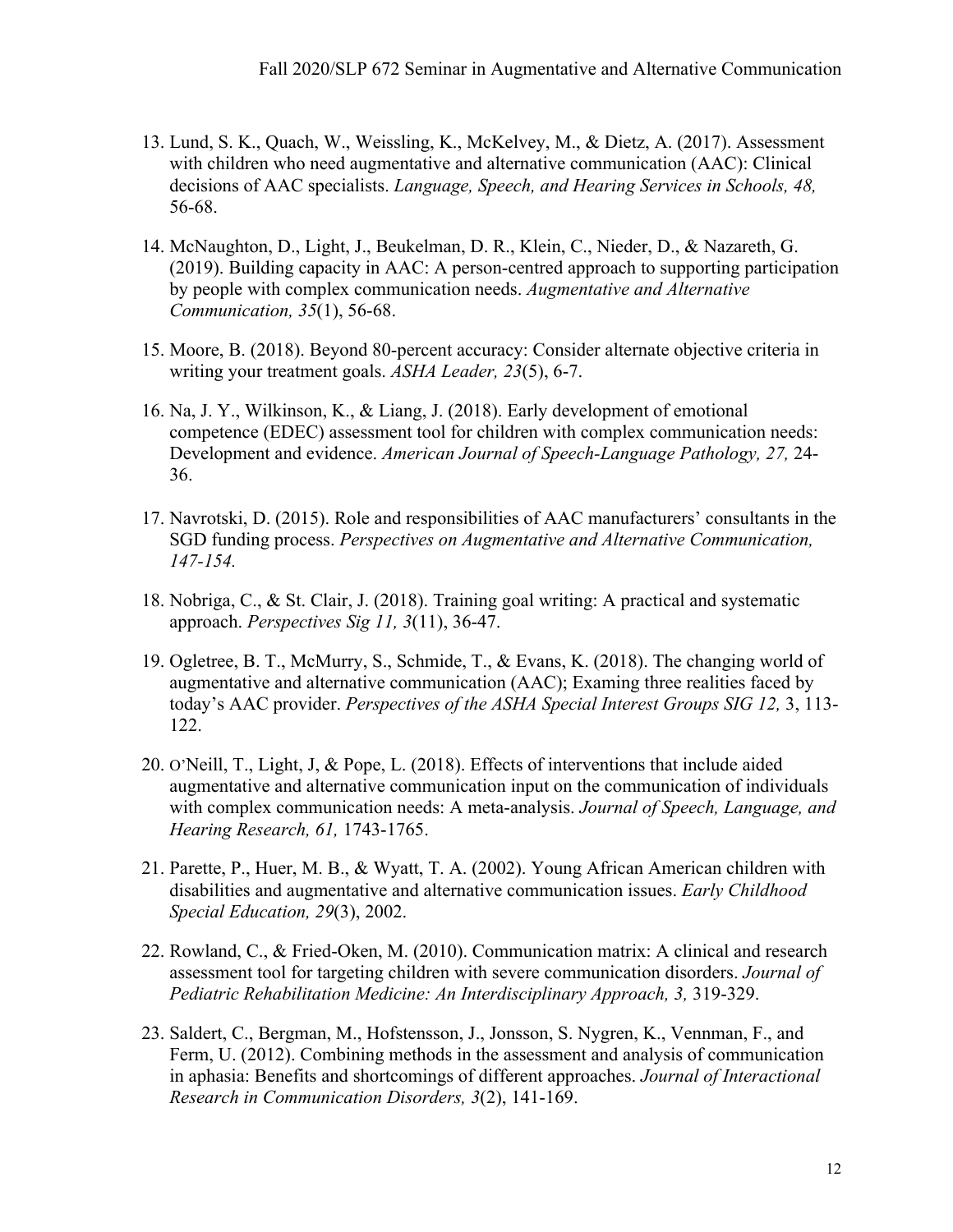- 24. Squires, K. E., Gillam, S. L., & Reutzel, D, R. (2013). Characteristics of children who struggle with reading: Teachers and speech-language pathologists collaborate to support young learners. *Early Childhood Education Journal, 41,* 401-411.
- 25. Webb, E. J. D., Meads, D., Lynch, Y., Randall, N., Judge, S., Goldbart, J…. & Murray, J. (2019). What's important in AAC decision making for children? Evidence from a bestworst scaling survey. *Augmentative and Alternative Communication, 35*(2), 80-94.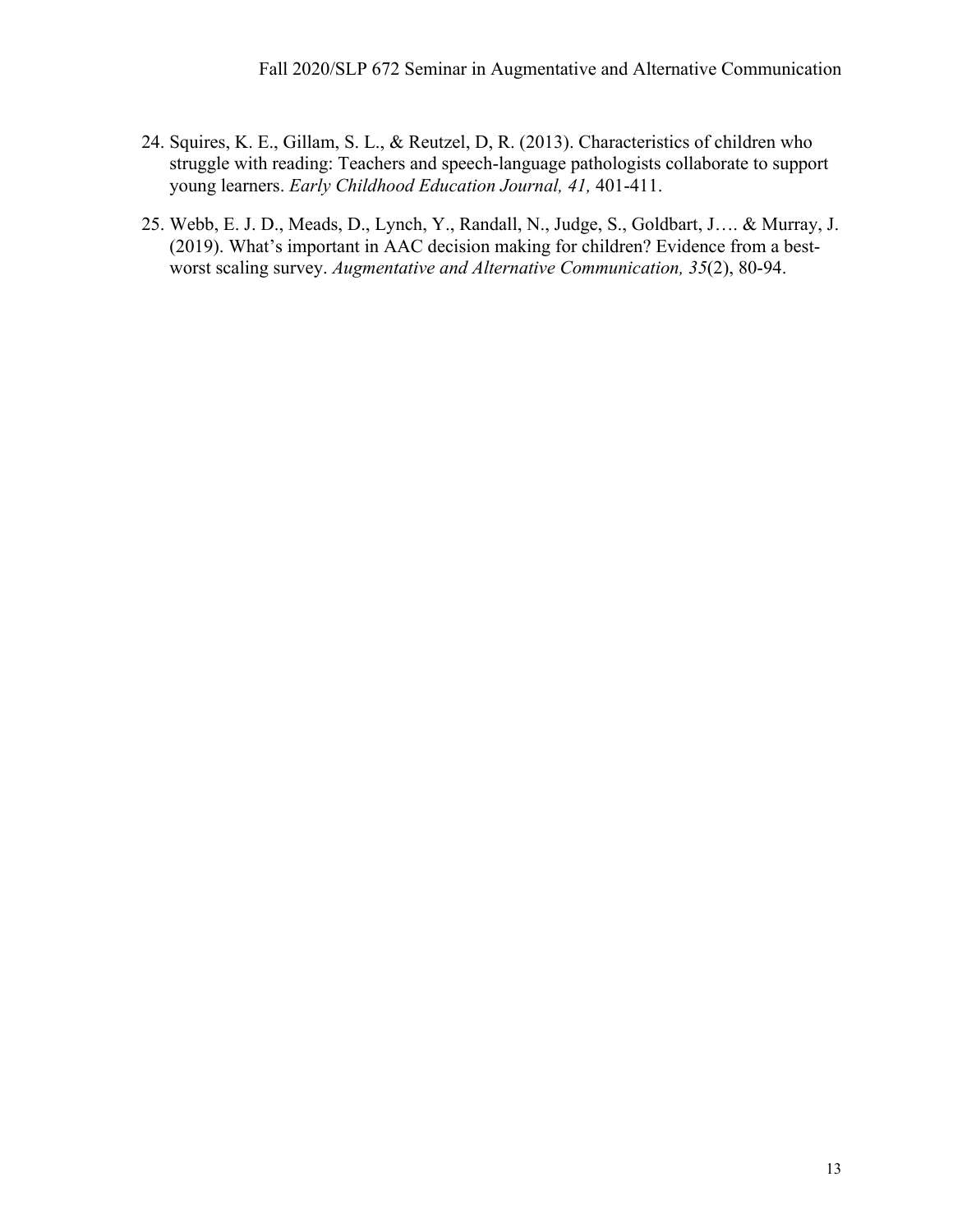## **Bibliography: Videos/Podcasts (by date)**

| Week    | <b>Title</b>                                                                              | Link                                                                                                   |
|---------|-------------------------------------------------------------------------------------------|--------------------------------------------------------------------------------------------------------|
| Week 1  | <b>RERC:</b> Introduction to AAC                                                          | https://rerc-aac.psu.edu/introduction-to-aac-webcast/                                                  |
| Week 3  | RERC: How Far We Have Come, How<br>Far We Have Got to Go                                  | https://rerc-aac.psu.edu/how-far-weve-come-how-far-weve-got-to-go-tales-<br>from-the-trenches-webcast/ |
| Week 5  | RERC Lecture: AAC: A User's<br>Perspective                                                | https://rerc-aac.psu.edu/aac-a-users-perspective-webcast/                                              |
| Week 7  | TED Talk: Seeing Unique Abilities                                                         | https://www.youtube.com/watch?v=3H3e2MXV6iY                                                            |
| Week 9  | <b>RERC</b> Lecture: Language<br>Development for Young Children                           | https://rerc-aac.psu.edu/maximizing-the-literacy-skills-of-individuals-who-<br>require-aac/            |
| Week 11 | RERC Lecture: Who Can Pay For<br><b>SGDs</b>                                              | https://rerc-aac.psu.edu/public-school-students-who-can-pay-for-sgds/                                  |
| Week 13 | RERC Lecture: AAC Interventions to<br>Maximize Language Development for<br>Young Children | https://rerc-aac.psu.edu/aac-interventions-to-maximize-language-development-<br>for-young-children/    |
| Week 15 | TED Talk: Synthetic Voice as Unique<br>as Fingerprints                                    | https://www.ted.com/talks/rupal patel synthetic voices as unique as fingerp<br>rints?language=en       |
| Week 17 | TED Talk: How I Fail at Being<br>Disabled                                                 | https://www.ted.com/talks/susan_robinson_how_i_fail_at_being_disabled?lan<br>guage=en                  |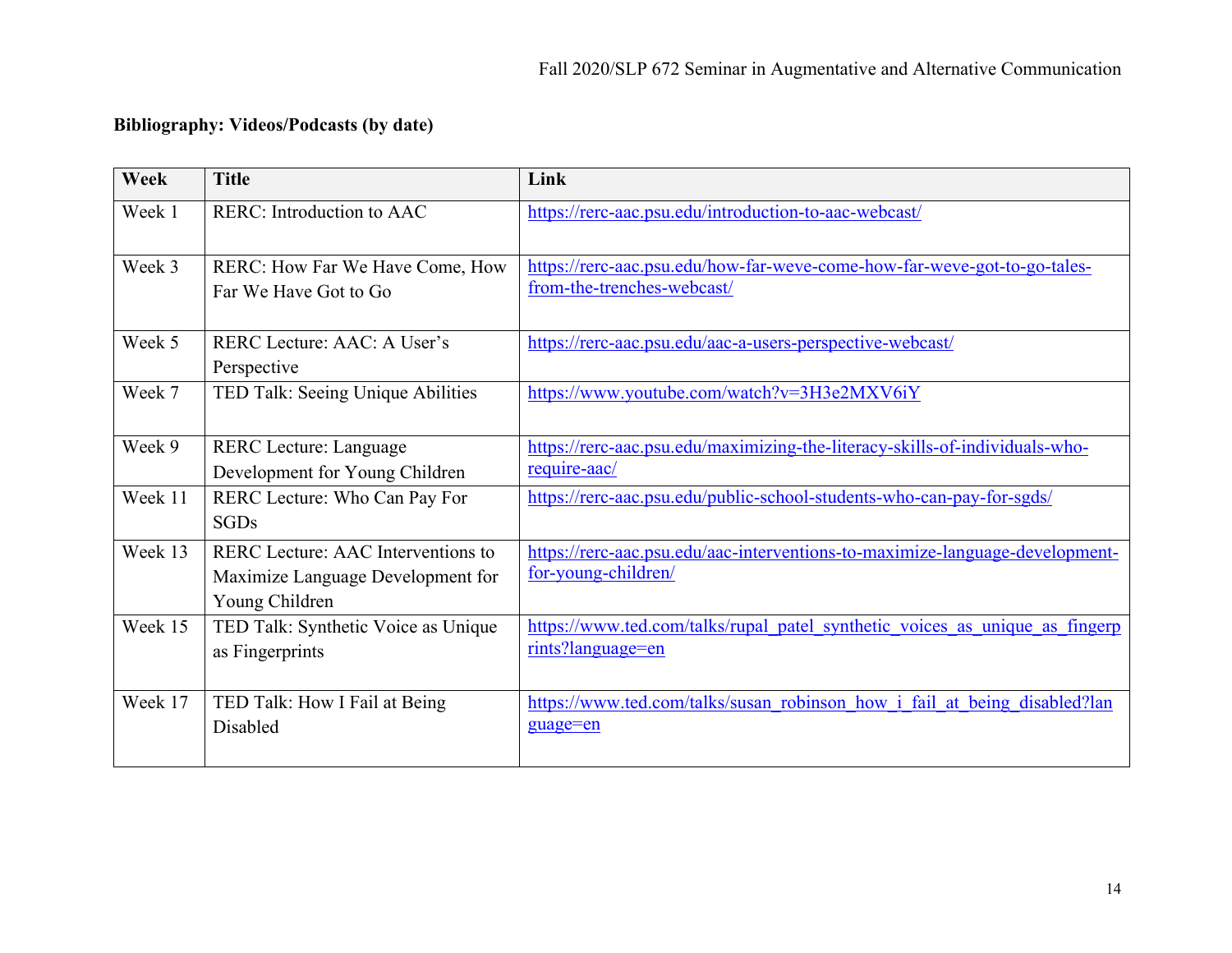For each video, a few students will be asked to guide a discussion of the video along with the professor.

#### **VIII. Topics to be covered**

| Week #           | Date       | <b>Broad Overview</b>                                                                  |  |  |
|------------------|------------|----------------------------------------------------------------------------------------|--|--|
|                  |            |                                                                                        |  |  |
|                  |            | <b>Module I: Foundational AAC</b>                                                      |  |  |
| 1.               | 08/25/2020 | Review of AAC Principles                                                               |  |  |
| $\overline{2}$ . | 09/01/2020 | Review of AAC Frameworks, Participation, and Engagement                                |  |  |
| 3.               | 09/08/2020 | AAC and Multicultural and Multilingual Competencies                                    |  |  |
|                  |            | <b>Module II: Assessment in AAC</b>                                                    |  |  |
| $\overline{4}$ . | 09/15/2020 | AAC Assessment Principles: Standardized and Non-Standardized Measures; AAC Systems and |  |  |
|                  |            | Linguistic/Communication Systems                                                       |  |  |
| 5.               | 09/22/2020 | AAC Assessment: Existing Methods of Communication                                      |  |  |
| 6.               | 09/29/2020 | AAC Assessment: Perceptual Systems; Accessibility; System Trials                       |  |  |
| 7.               | 10/06/2020 | AAC Assessment: Form, Content, Use, Participation                                      |  |  |
| 8.               | 10/13/2020 | <b>AAC</b> Assessment                                                                  |  |  |
| 9.               | 10/20/2020 | <b>AAC</b> Assessment                                                                  |  |  |
| 10.              | 10/27/2020 | The Link Between AAC Assessment and Intervention                                       |  |  |
|                  |            | <b>Module III: Intervention in AAC</b>                                                 |  |  |
| 11.              | 11/03/2020 | AAC Intervention Principles: Overview of Intervention Principles and Funding           |  |  |
| 12.              | 11/10/2020 | AAC Intervention Principles: Acquired Complex Communication Needs                      |  |  |
| 13.              | 11/17/2020 | AAC Intervention Principles: Developmental Complex Communication Needs                 |  |  |
| 14.              | 11/24/2020 | AAC Intervention and Literacy                                                          |  |  |
| 15.              | 12/01/2020 | AAC Intervention Goals and Objectives                                                  |  |  |
| 16.              | 12/08/2020 | AAC Goals and Intervention                                                             |  |  |
| 17.              | 12/15/2020 | AAC Goals and Intervention                                                             |  |  |

#### **IX. Course Requirements**

*\*The Instructor reserves the right to adjust a curve distribution for grade assignment, in order to most accurately reflect student performance, consistent with the University's definitions for graduate grade assignment, as discussed in University Course Catalog, under General Regulations and Procedures: Grades and Grading Procedures.*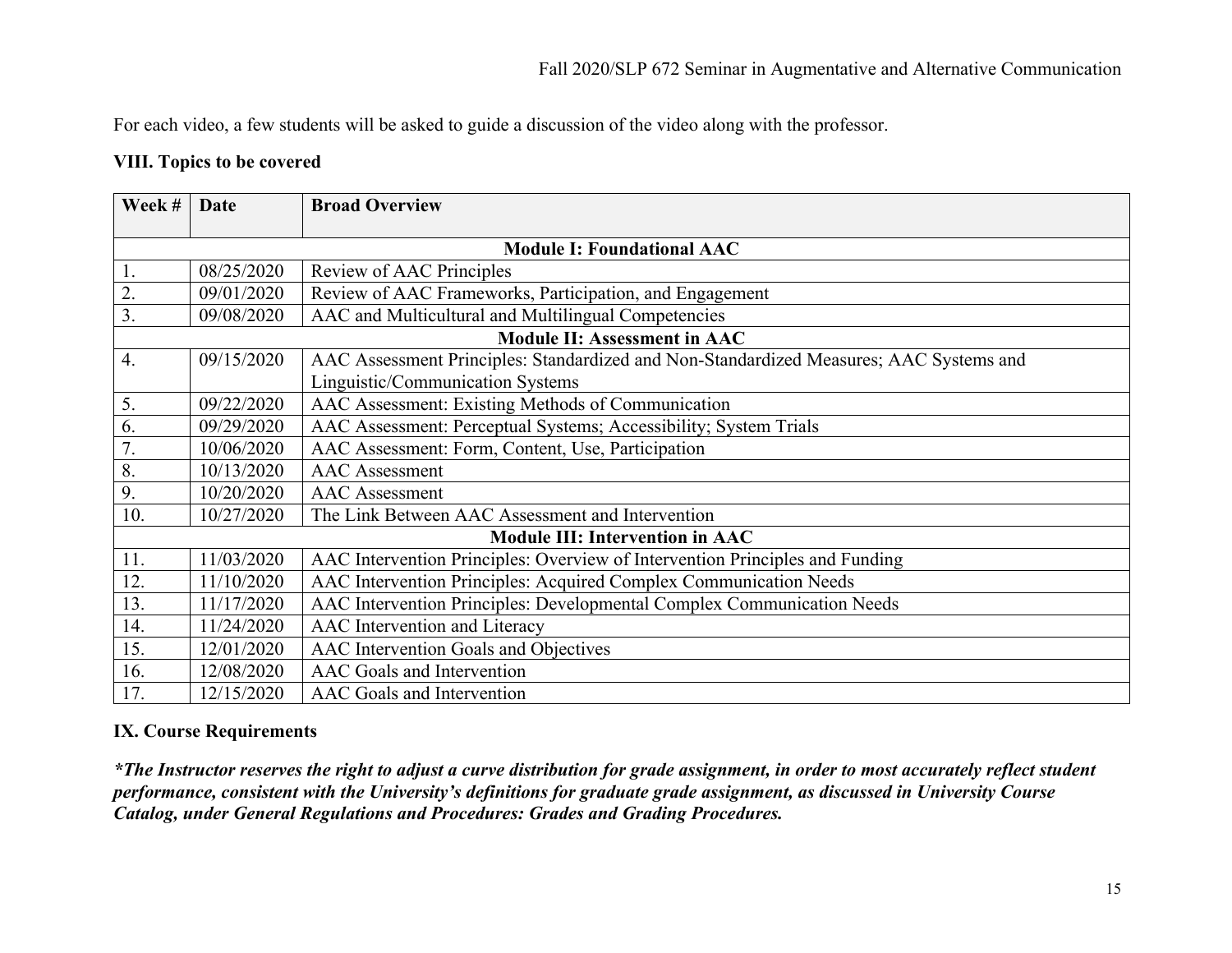*Note: Failure to complete any one of the below course requirements will result in a failing grade for this course.* Assessment Description:

| <b>Assignment</b>                          | <b>Description</b>                                                                                                                                                                                                                                                                                                                                                                                                                                                                                                                                                                                                           |
|--------------------------------------------|------------------------------------------------------------------------------------------------------------------------------------------------------------------------------------------------------------------------------------------------------------------------------------------------------------------------------------------------------------------------------------------------------------------------------------------------------------------------------------------------------------------------------------------------------------------------------------------------------------------------------|
| <b>Weekly Writing</b><br><b>Assignment</b> | Students will respond to a prompt related to each week's readings in a 250-word essay (15 total<br>essays).                                                                                                                                                                                                                                                                                                                                                                                                                                                                                                                  |
| <b>Group Assessment Project</b>            | Student groups (max 4 students) will generate and present an assessment protocol and accompanying<br>rationales for an individual with complex communication needs. The profile of the individual with<br>complex communication needs will be generated by the students in the group and the professor. The<br>protocol will be detailed in a paper not to exceed 10 pages. Students will present their protocol and<br>lead a discussion of the protocol in class meeting.                                                                                                                                                  |
| <b>Annotated Bibliography I</b>            | Each student in the group will turn in an annotated bibliography for articles cited in the Group<br>Assessment Project. Each student is responsible for four unique articles.                                                                                                                                                                                                                                                                                                                                                                                                                                                |
| <b>Group Intervention</b><br>Project       | Student groups (max 4 students) will generate and present an intervention protocol and<br>accompanying rationales for an individual with complex communication needs. The protocol will be<br>detailed in a paper not to exceed 10 pages. The profile of the individual with complex<br>communication needs will be the same as that for the assessment project. Students will present their<br>protocol and lead a discussion of the protocol in class meeting.                                                                                                                                                             |
| <b>Annotated Bibliography II</b>           | Each student in the group will turn in an annotated bibliography for articles cited in the Group<br>Intervention Project. Each student is responsible for four unique articles.                                                                                                                                                                                                                                                                                                                                                                                                                                              |
| <b>Systematic Review</b>                   | Each student, in conjunction with the professor will identify a question in the area of AAC<br>assessment or intervention. After identifying the question, each student will write an 8-page paper on<br>a systematic review or meta-analysis related to the question. The instructor must approve the specific<br>systematic review in advance. Students are required to meet with the professor during office hours at<br>least one time to discuss paper progress. This assignment is stage-based, with due dates throughout<br>the semester. Students must turn in each stage to receive full credit for the assignment. |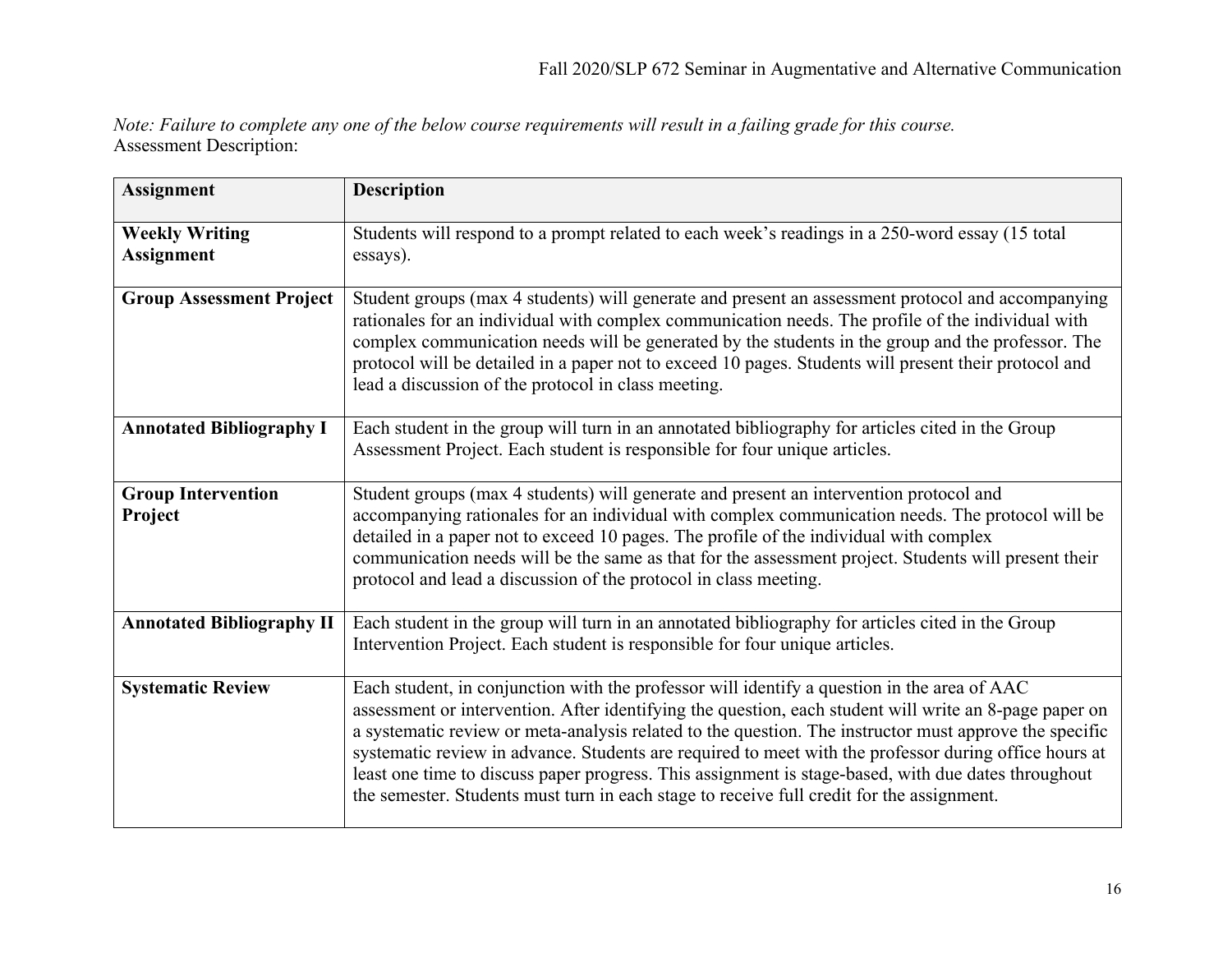Links Between SLOs and Assignments:

| $\rightarrow$<br><b>Assignments</b>                                                                                                                                                                                                        | Weekly Writing<br>Assignment | Group Assessment<br>Project | Annotated<br><b>Bibliography I</b> | Group Intervention<br>Project | Annotated<br>Bibliography II | Systematic<br>Review |
|--------------------------------------------------------------------------------------------------------------------------------------------------------------------------------------------------------------------------------------------|------------------------------|-----------------------------|------------------------------------|-------------------------------|------------------------------|----------------------|
| <b>Student Learning Outcomes</b>                                                                                                                                                                                                           |                              |                             |                                    |                               |                              |                      |
| 1. Discuss terminology specific<br>to the field of AAC and features<br>of AAC systems.                                                                                                                                                     |                              |                             |                                    |                               |                              |                      |
| 2. Demonstrate knowledge of the<br>foundational concepts and<br>principles of AAC.                                                                                                                                                         |                              |                             |                                    |                               |                              |                      |
| 3. Examine evidence-based<br>theories and practices of AAC<br>assessment methods and<br>procedures appropriate for<br>pediatric and adult clients with<br>complex communication needs<br>across cultures and languages.                    |                              |                             |                                    |                               |                              |                      |
| 4. Examine evidence-based<br>theories and practices of AAC<br>intervention/management<br>techniques and strategies<br>appropriate for pediatric and<br>adult clients with complex<br>communication needs across<br>cultures and languages. |                              |                             |                                    |                               |                              |                      |
| 5. Evaluate professional, clinical,<br>and educational implications in<br>the field of AAC.                                                                                                                                                |                              |                             |                                    |                               |                              |                      |
| 6. Synthesize information from<br>major journals and texts in the<br>field of speech-language<br>pathology on the topic of AAC.                                                                                                            |                              |                             |                                    |                               |                              |                      |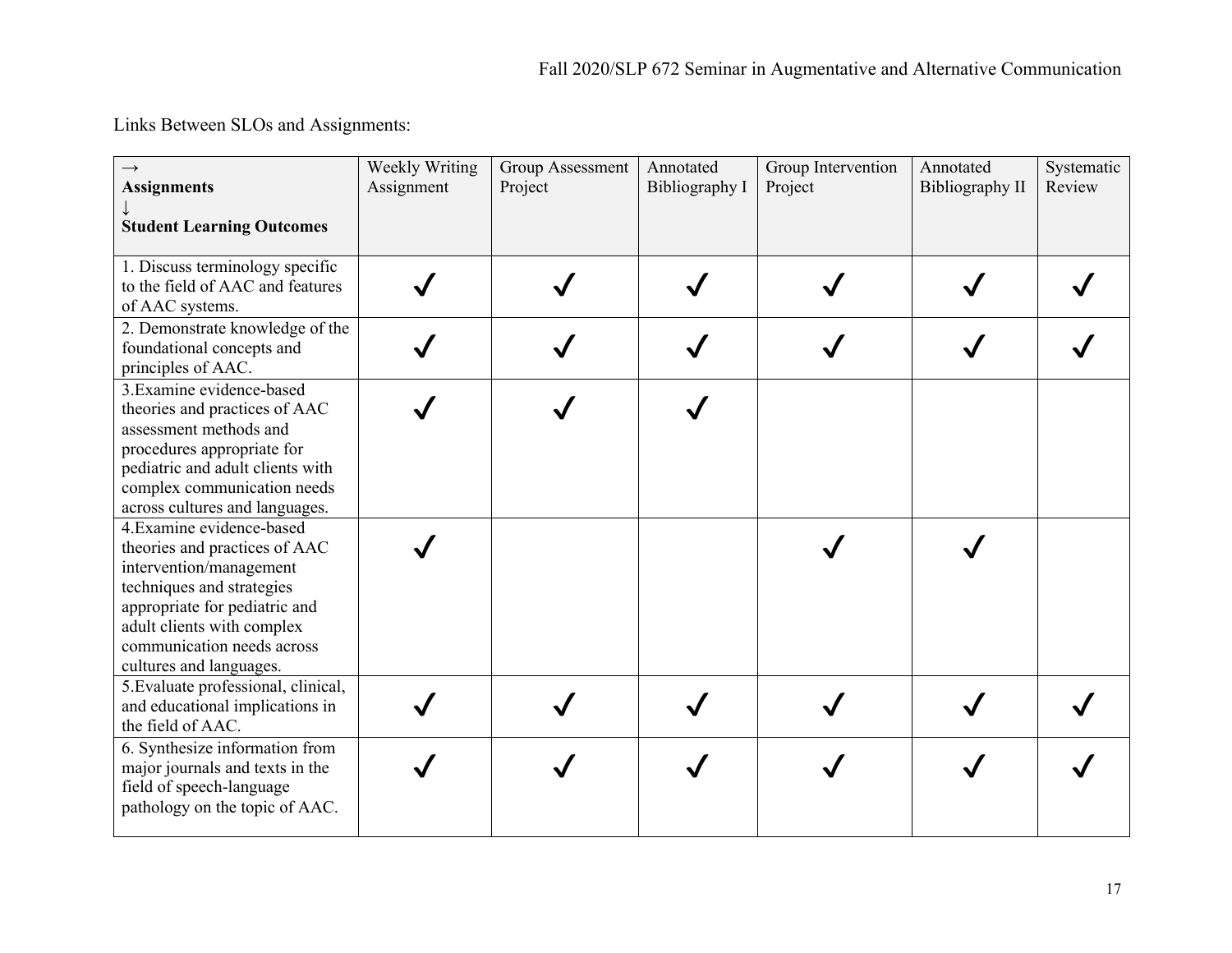#### **X. Methods of Evaluating for Grading**

- 1. Weekly Writing Assignments
- 2. AAC Group Assessment Project
- 3. Annotated Bibliography I
- 4. AAC Group Intervention Project
- 5. Annotated Bibliography II
- 6. Systematic Review

Course Assessments

| *Assessment Description           | Link to SLO   | <b>Points</b> | <b>Percentage of Course</b><br>Grade |
|-----------------------------------|---------------|---------------|--------------------------------------|
| <b>Weekly Writing Assignments</b> | 1-6           | 80            | 20%                                  |
| <b>AAC Project: Assessment</b>    | 1, 2, 3, 5, 6 | 60            | 15%                                  |
| Annotated Bibliography I          |               | 40            | 10%                                  |
| <b>AAC</b> Project: Intervention  | 1, 2, 4, 5, 6 | 60            | 15%                                  |
| <b>Annotated Bibliography II</b>  |               | 40            | 10%                                  |
| <b>Systematic Review</b>          | 1, 2, 6       | 120           | 30%                                  |
| <b>Total</b>                      |               | 400           | 100%                                 |

\*Rubrics will be available on beachboard.

Course grades will be issued based on the following criteria:

- 90-100% "A" Performance of the student has been at the highest level, showing sustained excellence in meeting all course requirements and exhibiting an unusual degree of intellectual initiative.
- 80-89.99% "B" Performance of the student has been at a high level, showing consistent and effective achievement in meeting course requirements.
- 70-79% "C" Performance of the student has been at an adequate level, meeting the basic requirements of the course.
- 60-69% "D" Performance of the student has been less than adequate, meeting only the minimum course requirements.
- Below 60% "F" Performance of the student has been such that minimal course requirements have not been met.

#### **XI. Course Policies**

#### **A. Statement of Non-discrimination**

California State University, Long Beach is committed to maintaining an inclusive learning community that values diversity and fosters mutual respect. All students have the right to participate fully in university programs and activities free from discrimination, harassment, sexual violence, and retaliation. Students who believe they have been subjected to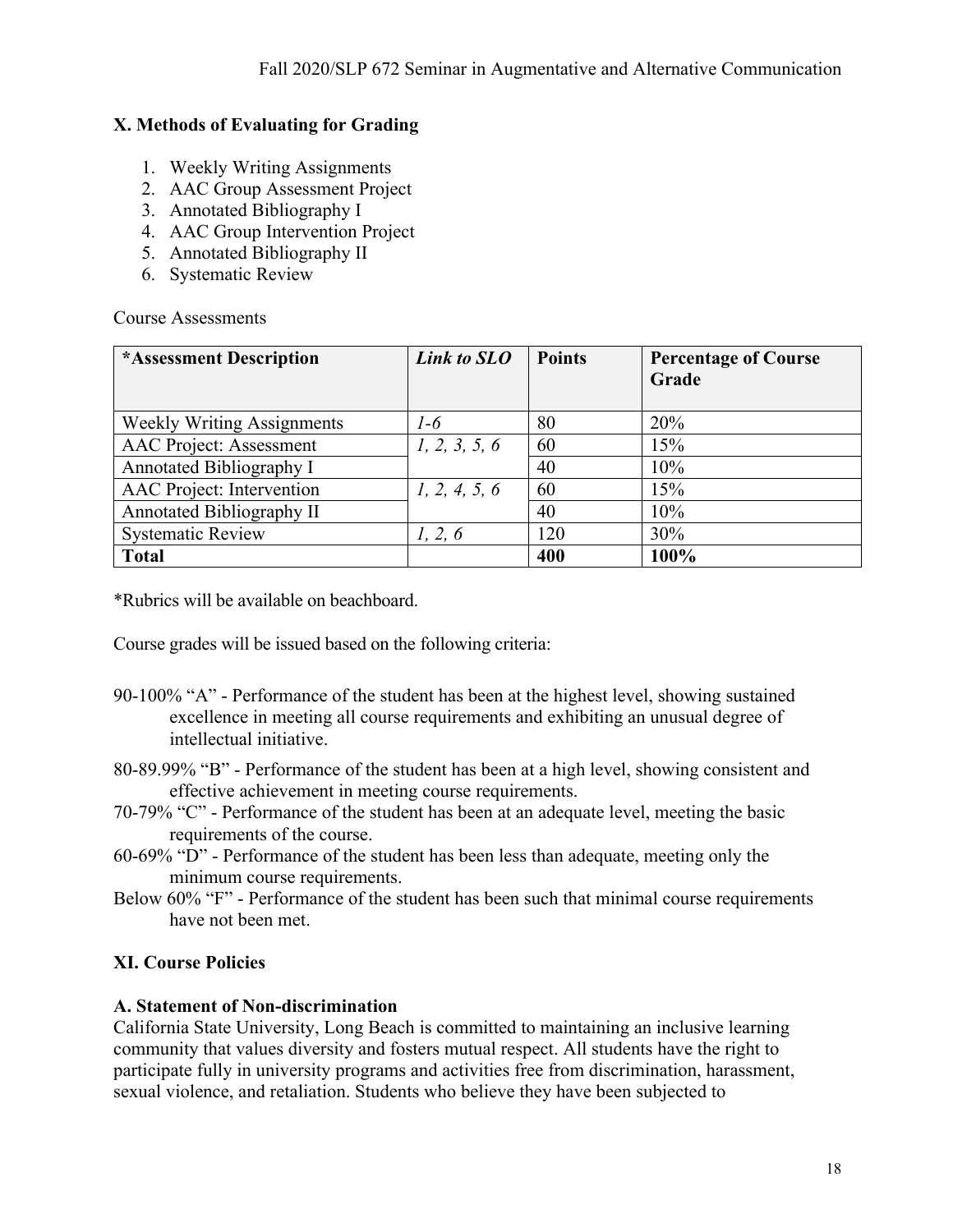discrimination, harassment, sexual violence, or retaliation on the basis of a protected status such as age, disability, gender, gender identity/expression, sexual orientation, race, color, ethnicity, religion, national origin, veteran/veteran status or any other status protected by law, should contact the Office of Equity & Diversity at (562) 985-8256, University Student Union (USU) Suite 301, http://www.csulb.edu/depts/oed/.

### **B. Statement of Accessibility**

It is the student's responsibility to notify the instructor in advance of the need for accommodation of a university verified disability (PS 11-07, Course Syllabi and Standard Course Outlines). Students needing special consideration for class format and schedule due to religious observance or military obligations must notify the instructor in advance of those needs. Students who need special consideration for class schedules due to military obligations must notify the instructor at least one week in advance. Students who need special consideration for established religious observances should be notify the instructor during the first week of instruction.

Students who require additional time or other accommodation for assignments must secure verification/assistance from the CSULB Bob Murphy Access Center (BMAC). BMAC offers a variety of support services such as retention services, case management, disability management, writing assistance and tutoring. You can make an appointment via the front desk at BMAC located at the **Student Success Center, #110**, or by phone at, **562-985-5401** or via our new email address **BMAC@csulb.edu**. The student is responsible for discussing his/her need with the instructor and for making appropriate arrangements. Please ask the instructor if you have any questions.

Accommodation is a process in which the student, DSS, and instructor each play an important role. Students contact DSS so that their eligibility and need for accommodation can be determined. DSS identifies how much time is required for each exam. The student is responsible for discussing his/her need with the instructor and for making appropriate arrangements. Students who are eligible to receive accommodation should present an Accommodation Cover Letter and a DSS Student/Teacher Testing Agreement Form to the instructor as early in the semester as possible, but no later than a week before the first test. (It takes one week to schedule taking an exam at the DSS office.) The instructor welcomes the opportunity to implement the accommodations determined by DSS. Please ask the instructor if you have any questions.

## **C. Cheating and Plagiarism**

#### http://catalog.csulb.edu/content.php?catoid=3&navoid=147&hl=Cheating+and+Plagiarism+&ret urnto=search#cheating-and-plagiarism)

Definition of Plagiarism: Plagiarism is defined as the act of using the ideas or work of another person or persons as if they were one's own, without giving credit to the source. Such an act is not plagiarism if it is ascertained that the ideas were arrived at through independent reasoning or logic or where the thought or idea is common knowledge. Acknowledge of an original author or source must be made through appropriate references, i.e., quotation marks, footnotes, or commentary. Examples of plagiarism include, but are not limited to, the following: the submission of a work, either in part or in whole, completed by another; failure to give credit for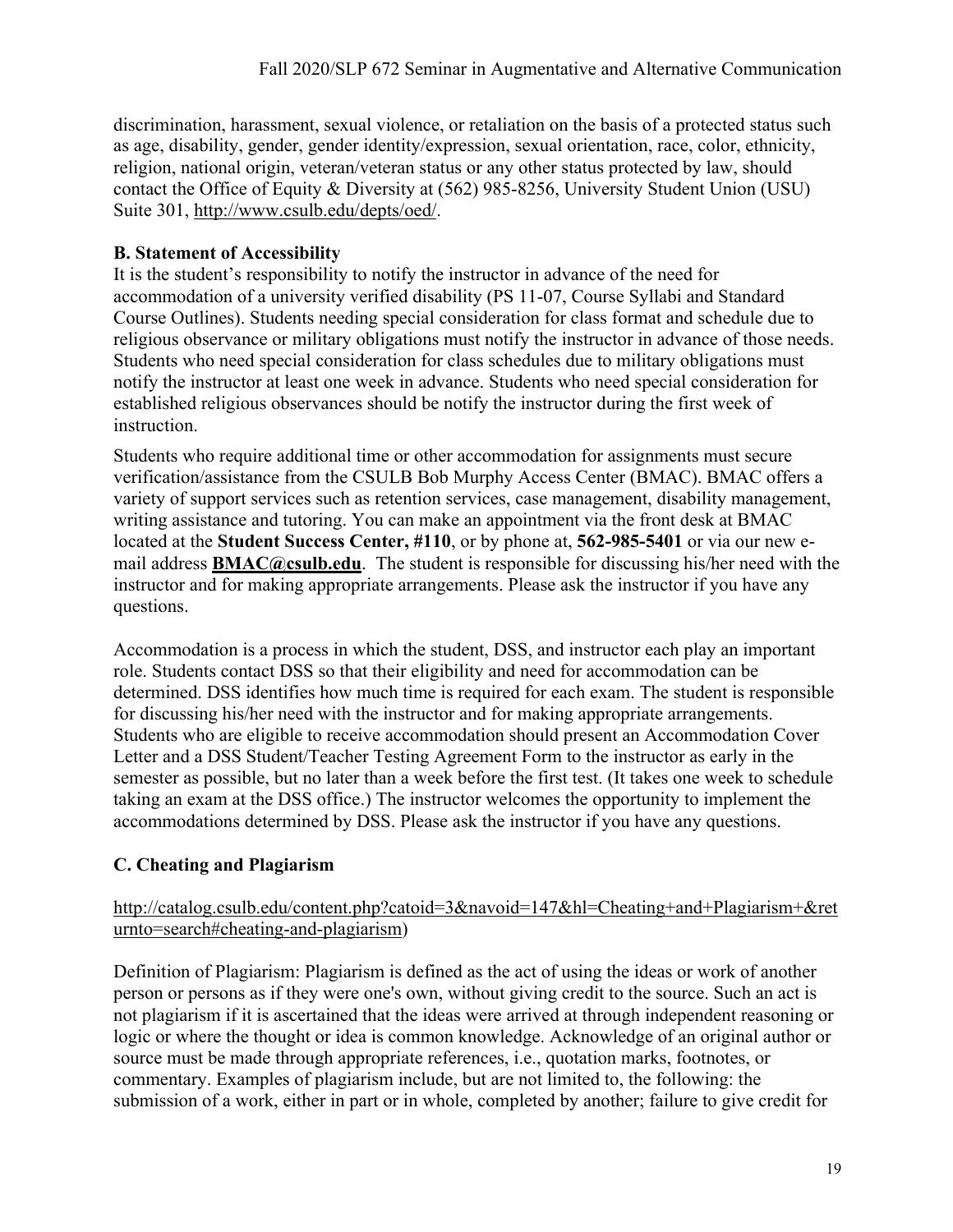#### Fall 2020/SLP 672 Seminar in Augmentative and Alternative Communication

ideas, statements, facts or conclusions which rightfully belong to another; in written work, failure to use quotation marks when quoting directly from another, whether it be a paragraph, a sentence, or even a part thereof; or close and lengthy paraphrasing of another's writing or programming. A student who is in doubt about the extent of acceptable paraphrasing should consult the instructor. Students are cautioned that, in conducting their research, they should prepare their notes by (a) either quoting material exactly (using quotation marks) at the time they take notes from a source; or (b) departing completely from the language used in the source, putting the material into their own words. In this way, when the material is used in the paper or project, the student can avoid plagiarism resulting from verbatim use of notes. Both quoted and paraphrased materials must be given proper citations.

Definition of Cheating: Cheating is defined as the act of obtaining or attempting to obtain or aiding another to obtain academic credit for work by the use of any dishonest, deceptive or fraudulent means. Examples of cheating during an examination would include, but not be limited to the following: copying, either in part or in whole, from another test or examination; discussion of answers or ideas relating to the answers on an examination or test unless such discussion is specifically authorized by the instructor; giving or receiving copies of an exam without the permission of the instructor; using or displaying notes; "cheat sheets," or other information or devices inappropriate to the prescribed test conditions, as when the test of competence includes a test of unassisted recall of information, skill, or procedure; allowing someone other than the officially enrolled student to represent the same. Also included are plagiarisms as defined and altering or interfering with the grading procedures. It is often appropriate for students to study together or to work in teams on projects. However, such students should be careful to avoid use of unauthorized assistance, and to avoid any implication of cheating, by such means as sitting apart from one another in examinations, presenting the work in a manner which clearly indicates the effort of each individual, or such other method as is appropriate to the particular course.

Academic Action Options: One or more of the following academic actions are available to the faculty member who finds a student has been cheating or plagiarizing. These options may be taken by the faculty member to the extent that the faulty member considers the cheating or plagiarism to manifest the student's lack of scholarship or to reflect on the student's lack of academic performance in the course. These actions may be taken without a request for or before the receipt of a Report from the Academic Integrity Committee:

- A. Review no action.
- B. An oral reprimand with emphasis on counseling toward prevention of further occurrences;
- C. A requirement that the work be repeated;
- D. Assignment of a score of zero (0) for the specific demonstration of competence, resulting in the proportional reduction of final course grade;
- E. Assignment of a failing final grade;
- F. Referral to the Office of Judicial Affairs for possible probation, suspension, or expulsion."

#### **D. Attendance Policy**

http://catalog.csulb.edu/content.php?catoid=3&navoid=147#class-attendance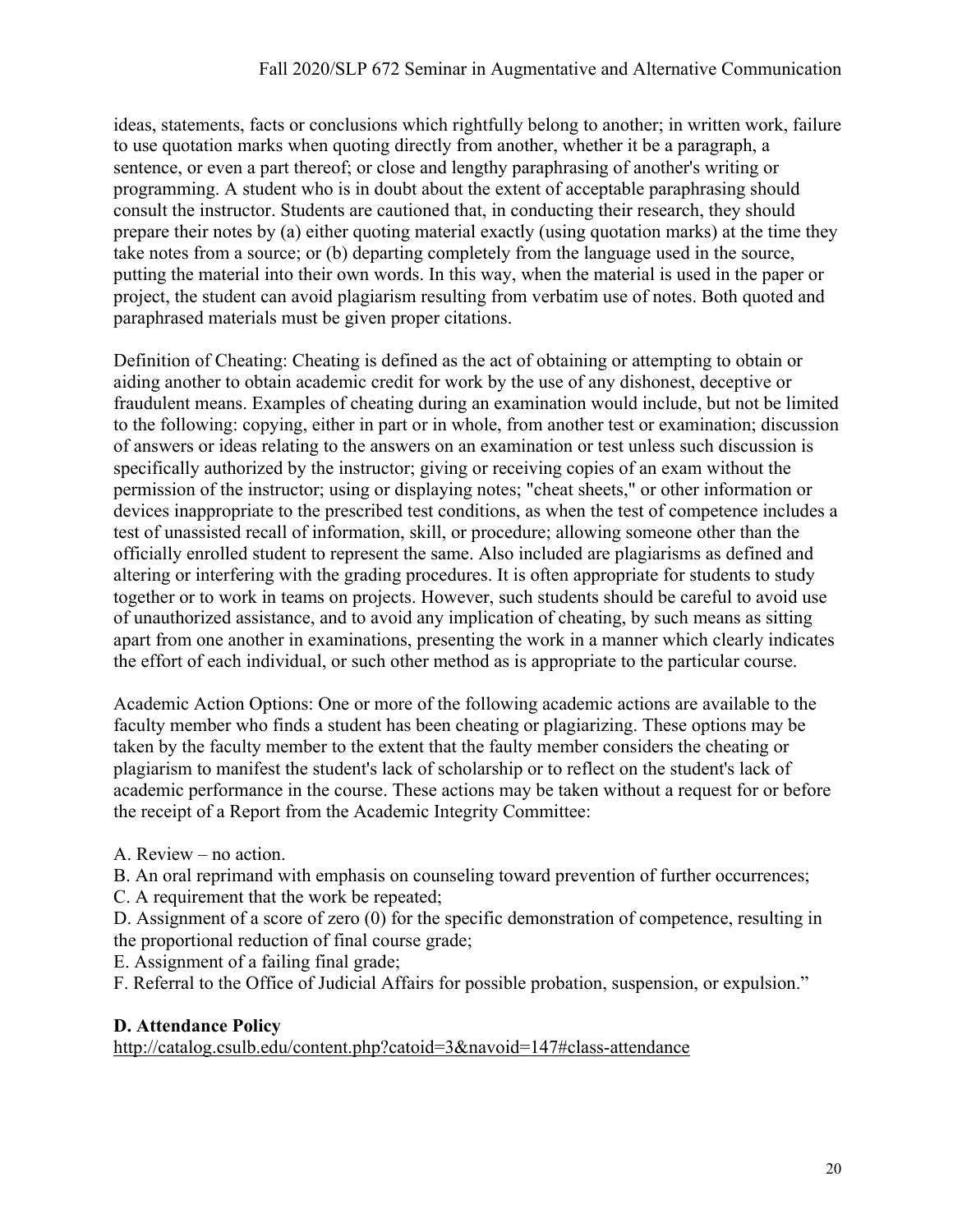It is highly recommended that students attend all classes to gain the maximum benefit. There are weekly in-class assignments that will help students prepare for the mid-term and final. If an absence is defined as excused per PS 01-01, students are allowed to make-up missed work. Students may have a valid reason to miss a class. When any of the following reasons directly conflict with class meeting times, students are responsible for informing faculty members of the reason for the absence and for arranging to make up missed assignments, tests, quizzes, and class work insofar as this is possible. Excused absences include, but are not limited to:

- 1. Illness or injury to the student
- 2. Death, injury, or serious illness of an immediate family member. An immediate family member is defined as a close relative, or a person residing in the immediate household of the student.
- 3. Religious reasons (California Education Code section 89320)
- 4. Jury duty or government obligation
- 5. University sanctioned or approved activities (examples include: artistic performances, forensics presentations, participation in research conferences, intercollegiate athletic activities, student government, required class field trips, etc.)

#### **E. Withdrawal Policy**

Regulations governing the refund of student fees in the California State University system are prescribed by the CSU Board of Trustees; see California Code of Regulations, Title 5, Education, Section

41802. (http://catalog.csulb.edu/content.php?catoid=3&navoid=147#cancellation-of-registrationor-withdrawal-from-csulb)

- 1. Withdrawal during the first two weeks of instruction: Students may withdraw during this period and the course will not appear on their permanent records.
- 2. Withdrawal after the second week of instruction and prior to the final three weeks of the regular semester (20% of a non-standard session) of instruction: Withdrawals during this period are permissible only for serious and compelling reasons. The approval signatures of the instructor and school director are required. The request and approvals shall state the reasons for the withdrawal. Students should be aware that the definition of "serious and compelling reasons" as applied by faculty and administrators may become narrower as the semester progresses. Copies of such approvals are kept on file by Enrollment Services.
- 3. Withdrawal during the final three weeks of instruction: Withdrawal during the final three weeks of instruction is not permitted except in cases such as accident or serious illness where the circumstances causing the withdrawal are clearly beyond the student's control and the assignment of an Incomplete is not practical. Ordinarily, withdrawal in this category will involve total withdrawal from the campus except that a Credit/No Credit grade or an Incomplete may be assigned for other courses in which sufficient work has been completed to permit an evaluation to be made. Request for permission to withdraw under these circumstances must be made in writing on forms available from Enrollment Services. The requests and approvals shall state the reasons for the withdrawal. These requests must be approved by the instructor of record, school director (or designee), college dean (or designee), and the academic administrator appointed by the president to act in such matters. Copies of such approvals are kept on file by Enrollment Services.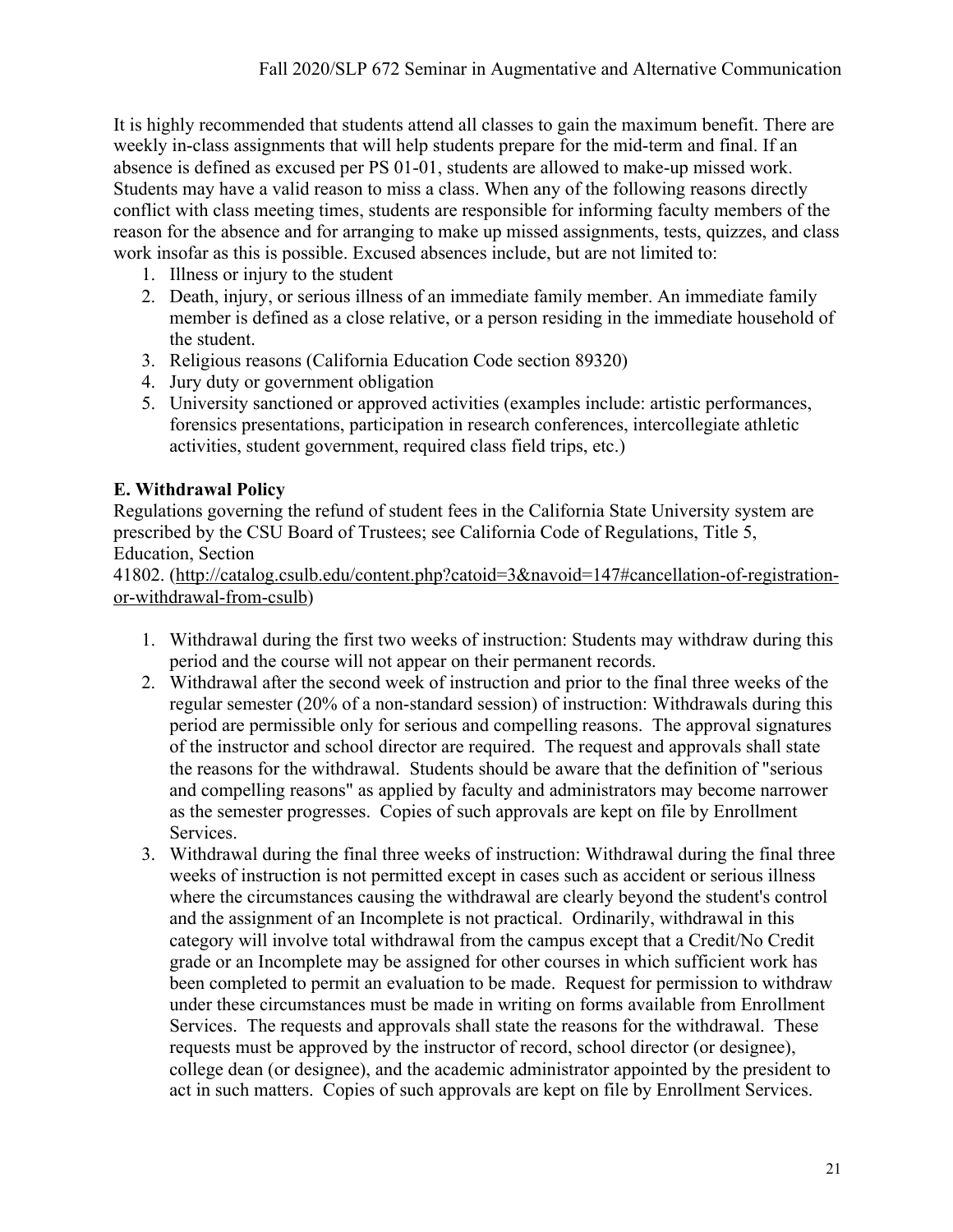- 4. Limits on Withdrawal: No undergraduate student may withdraw from more than a total of 18 units. This restriction extends throughout the entire undergraduate enrollment of a student at CSULB for a single graduation, including special sessions, enrollment by extension, and re-enrolling after separation from the University for any reason. The following exceptions apply:
	- a. Withdrawals prior to the end of the second week of a semester (13%) of instruction at CSULB,
	- b. Withdrawals in terms prior to fall 2009 at CSULB,
	- c. Withdrawals at institutions other than CSULB, and
	- d. Withdrawals at CSULB for exceptional circumstances such as serious illness or accident (the permanent academic record will show these as a WE to indicate the basis for withdrawal).
- 5. Medical Withdrawal: CSULB may allow a student to withdraw without academic penalty from classes if the following criteria are met:
	- a. A completed Medical Withdrawal Form, including any required documentation, is submitted to Enrollment Services before the end of the semester, and
	- b. The student presents evidence to demonstrate that a severe medical or debilitating psychological condition prevented the student from attending and/or doing the required work of the courses to the extent that it was impossible to complete the courses.

#### **F. Campus Behavior**

- 1. CSULB Statement on Civility and acts of Violence: California State University, Long Beach, takes pride in its tradition of maintaining a civil and non-violent learning, working, and social environment. Civility and mutual respect toward all members of the University community are intrinsic to the establishment of excellence in teaching and learning. They also contribute to the maintenance of a safe and productive workplace and overall healthy campus climate. The University espouses and practices zero tolerance for violence against any member of the University community (i.e., students, faculty, staff, administrators, and visitors). Violence and threats of violence not only disrupt the campus environment, they also negatively impact the University's ability to foster open dialogue and a free exchange of ideas among all campus constituencies (CSULB Catalog, AY 2015-2016, p. 855).
- 2. Preferred Gender Pronoun: This course affirms people of all gender expressions and gender identities. If you prefer to be called a different name than what is on the class roster, please let me know. Feel free to correct me on your preferred gender pronoun. You may also change you name for BeachBoard and MyCSULB without a legal name change, to submit a request go to MyCSULB/Personal Information/Names. If you have any questions or concerns, please do not hesitate to contact me.
- 3. Classroom Expectations: All students of the California State University system must adhere to the Student Conduct Code as stated in Section 41301 of the Title 5 of the California Code of Regulations as well as all campus rules, regulations, codes and policies. Students as emerging professionals are expected to maintain courtesy, respect for difference, and respect for the rights of others.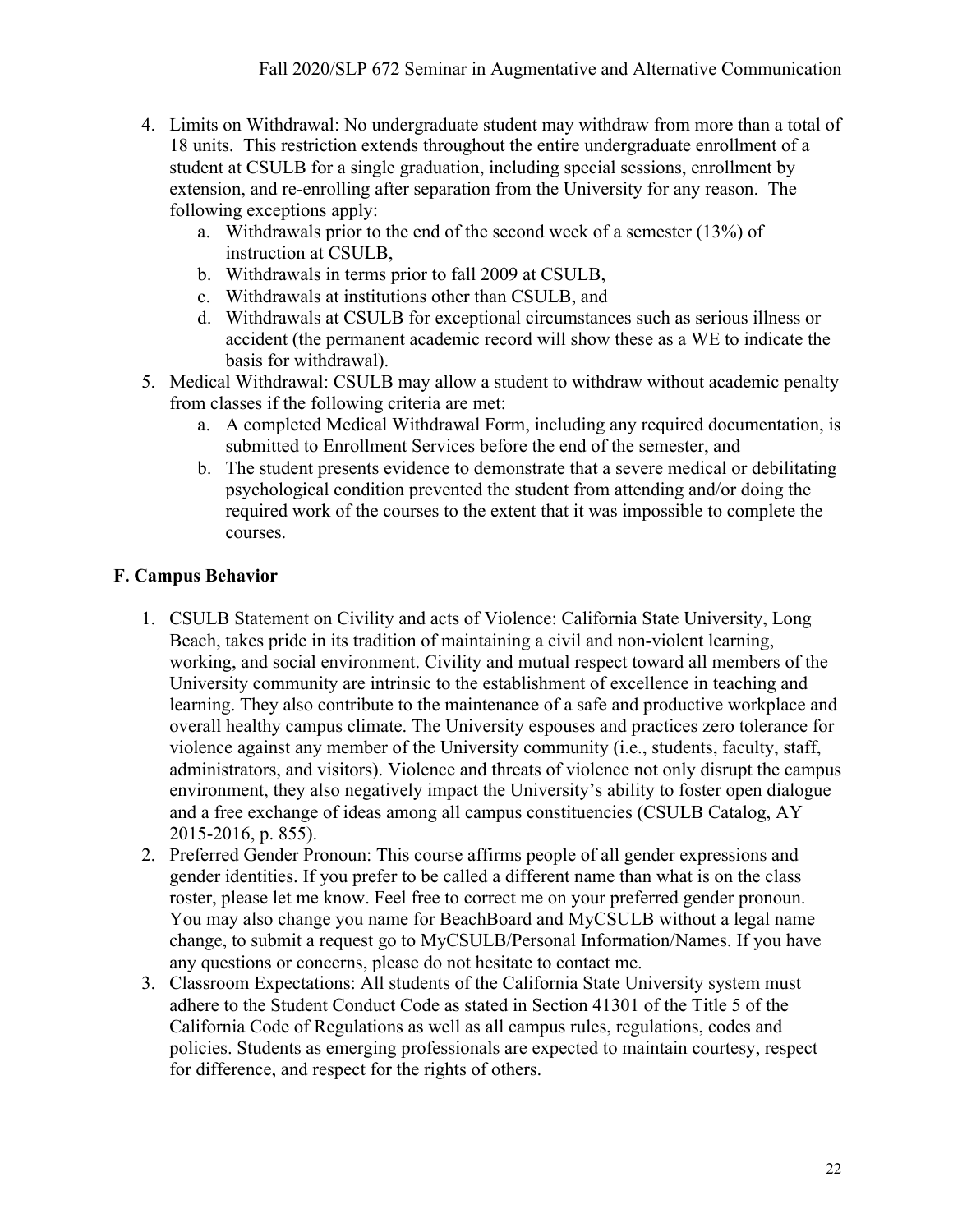4. Unprofessional and Disruptive Behavior: It is important to foster a climate of civility in the classroom where all are treated with dignity and respect. Therefore, students engaging in disruptive or disrespectful behavior in class will be counseled about this behavior. If the disruptive or disrespectful behavior continues, additional disciplinary actions may be taken. *This includes a commitment to maintain established classroom policies against voice and/or video recordings (including photos) unless permitted for ADA accommodations as noted above.*

#### **G. Electronic Media**

- 1. Any time that a class session is recorded during the COVID-19-related Alternate Modality of Instruction, students will be notified. If students do not want their likeness during class participation included in the recorded class session, they may elect to not participate via video recordings. Recordings will be available for viewing during the Remote Instruction Period subject to the following:
	- Only students enrolled in the subject class during the Remote Instruction Period may view the recording.
	- Students may not post or use the recordings in any other setting (e.g., social media) for any purpose. Students who violate this will be subject to student discipline, up to and including expulsion.
	- Federal and California law as well as University policies protecting intellectual property rights and use of instructional materials (including any recordings of class sessions) remain in effect during the Remote Instruction Period.
	- If faculty have any plan to use the recording for a different class in the future, the faculty member will need written FERPA consent from those students in the current class who are identifiable in any of the recordings. A FERPA consent form signed by all students in the course will also be needed if the recordings are made available to others beyond the classroom on a non-secure digital platform

#### **Zoom Netiquette**

Students **may not record (audio or video)** in this class except in accordance with ADA accommodations approved by the Bob Murphy Access Center (BMAC), which need to be submitted in writing to the instructor according the BMAC guidelines. Any recordings made in connection with a disability accommodation are for the student's personal academic use **only** and may not be distributed in any manner to any other individual.

The section below refers to etiquette with technology while using Zoom. A few things to keep in mind are:

- Dress appropriately as if you were sitting in a face-to-face class.
- While not required, it is strongly suggested you keep your video on to maintain the strong interpersonal quality of a traditional face-to-face course. If there are personal circumstances preventing you from keeping your video on, please reach out to me directly to discuss alternative ways of maintaining active classroom engagement.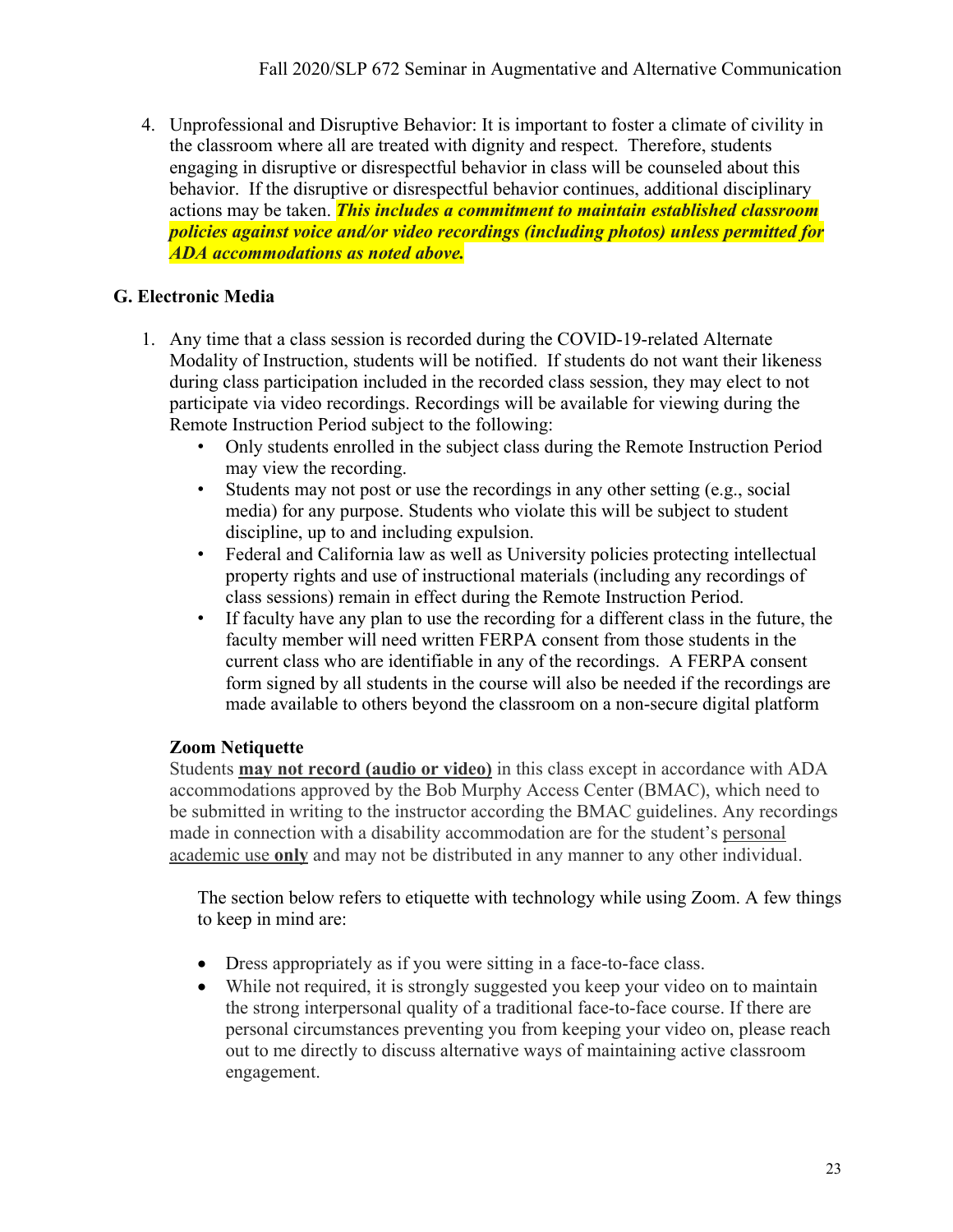- Think about your background remove items that may be distracting to others, including distracting virtual backgrounds. I suggest sitting in front of a blank wall if you can.
- Speak to the camera and not the screen.
- Raise your hand to speak and don't interrupt others while speaking.
- Keep microphone muted when you are not speaking—this will prevent inadvertent noises, such as coughs, rattling papers, or chair squeaks, from interrupting others
- Make use of Zoom's chat function.
- Use your full name to identify yourself in Zoom.
- Close any windows or programs open on your device that are unrelated to your meeting.

For further information, please see "Zoom Meetings Best Practices" from California State University, Long Beach at https://www.csulb.edu/academic-technology-services/instructionaldesign/zoom-meetings-best-practices

#### **Professor Expectations**

Lectures and all course materials are considered the intellectual property of the professor and may not be used or posted without the express permission of the professor. Further, students must obtain explicit permission of the professor to record a lecture.

If you require additional assistance or need to speak with me outside of class times, my times for my office hours and office location are listed above. Come to my office prepared, with a list of specific questions.

**I am happy to answer questions via e-mail; however, please stay abreast of the readings and course content and plan so that you can contact me with sufficient time to respond. I typically respond to e-mails within 48 hours.**

Letter of recommendation requirements: Students requesting letters of recommendation must have taken at least two courses with me and have received an "A" grade in both classes.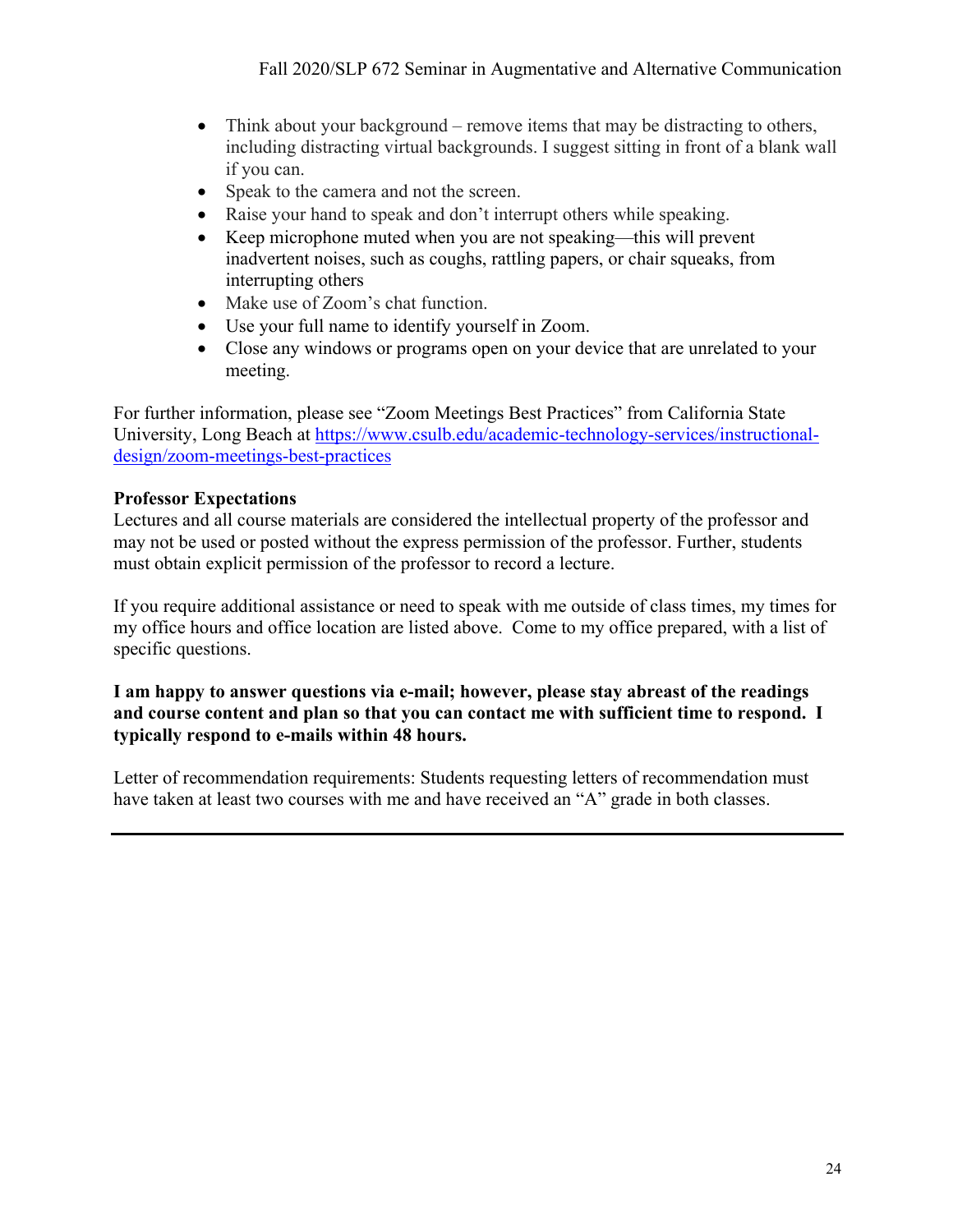#### *Course Outline/Reading Schedule:*

The following course schedule is tentative. The instructor reserves the right to change/modify it at anytime. **It is expected that the readings listed below will be completed prior to class sessions. I do not simply review what is in the readings. Our class time will be spent highlighting important or difficult concepts, answering your questions about the readings, and extending the content of the readings through videos, demonstrations, etc. IT IS THE STUDENT'S RESPONSBILITY TO READ AND UNDERSTAND WHAT IS CONTAINED IN THE READINGS. This is why readings are assigned.** 

| <b>Assignments Due</b>                                             |  |  |  |  |
|--------------------------------------------------------------------|--|--|--|--|
| <b>Module I: Foundational AAC</b>                                  |  |  |  |  |
|                                                                    |  |  |  |  |
|                                                                    |  |  |  |  |
| #1 Weekly Writing Assignment due via<br>Dropbox                    |  |  |  |  |
|                                                                    |  |  |  |  |
| No-point quiz to identify gaps in<br>knowledge related to Module I |  |  |  |  |
|                                                                    |  |  |  |  |
|                                                                    |  |  |  |  |
|                                                                    |  |  |  |  |
| Week 2: Sept 1                                                     |  |  |  |  |
| Review of AAC Frameworks, Participation, and Engagement            |  |  |  |  |
| #2 Weekly Writing Assignment due via                               |  |  |  |  |
| Dropbox                                                            |  |  |  |  |
|                                                                    |  |  |  |  |
|                                                                    |  |  |  |  |
|                                                                    |  |  |  |  |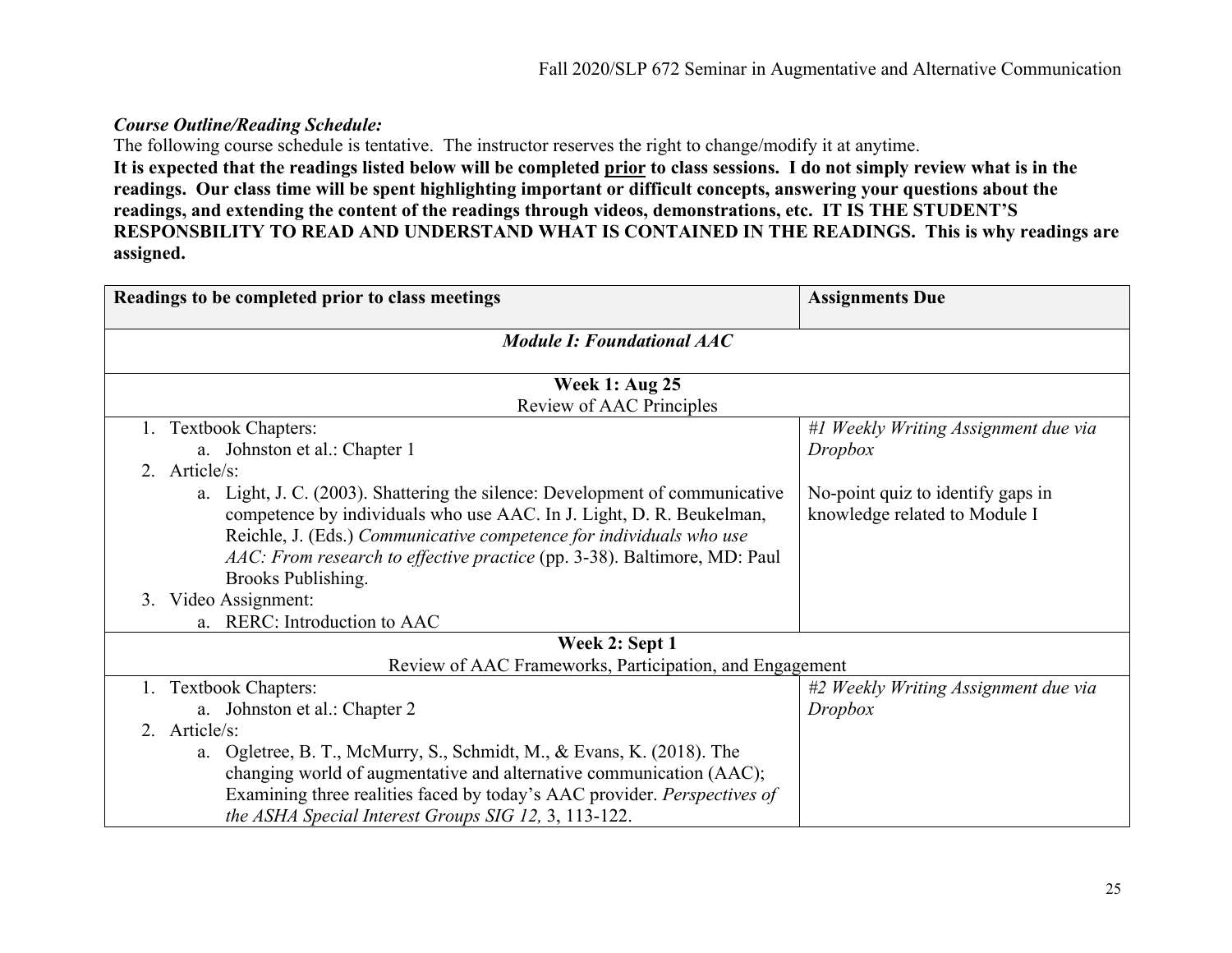| Readings to be completed prior to class meetings                                                                        | <b>Assignments Due</b>                    |  |  |  |  |
|-------------------------------------------------------------------------------------------------------------------------|-------------------------------------------|--|--|--|--|
|                                                                                                                         |                                           |  |  |  |  |
| AAC and Multicultural and Multilingual Competencies                                                                     | Week 3: Sept 8                            |  |  |  |  |
| 1. Article/s:                                                                                                           | #3 Weekly Writing Assignment due via      |  |  |  |  |
| a. Fannin, D. K. (2016). The intersection of culture and ICF-CY personal and                                            | Dropbox                                   |  |  |  |  |
| environmental factors for alternative and augmentative communication.                                                   |                                           |  |  |  |  |
| Perspectives of ASHA Special Interest Groups: SIG 12, (1)Part 3.                                                        | Systematic review question identified via |  |  |  |  |
| b. Kulkarni, S. S., & Parmer, J. (2017). Culturally and linguistically diverse                                          | <b>Discussion Board</b>                   |  |  |  |  |
| student and family perspectives of AAC. Augmentative and Alternative                                                    |                                           |  |  |  |  |
| Communication, 33(3), 170-180.                                                                                          | No-point quiz to identify increase in     |  |  |  |  |
| 2. Video Assignment:                                                                                                    | knowledge related to Module I             |  |  |  |  |
| RERC: How Far We Have Come, How Far We Have Got to Go<br>a.                                                             |                                           |  |  |  |  |
| Module II: Assessment in AAC                                                                                            |                                           |  |  |  |  |
| Week 4: Sept 15                                                                                                         |                                           |  |  |  |  |
| AAC Assessment Principles: Standardized and Non-Standardized Measures; AAC Systems and Linguistic/Communication Systems |                                           |  |  |  |  |
| 1. Article/s:                                                                                                           | #4 Weekly Writing Assignment due via      |  |  |  |  |
| a. Parette, P., Huer, M. B., & Wyatt, T. A. (2002). Young African American                                              | Dropbox                                   |  |  |  |  |
| children with disabilities and augmentative and alternative communication                                               |                                           |  |  |  |  |
| issues. Early Childhood Special Education, 29(3), 201-207.                                                              | No-point quiz to identify gaps in         |  |  |  |  |
| b. Huer, M. B. (2008). Toward an understanding of the interplay between                                                 | knowledge related to Module II            |  |  |  |  |
| culture, language, and augmentative and alternative communication.                                                      |                                           |  |  |  |  |
| Perspectives on Augmentative and Alternative Communication, 17(3), 113-                                                 |                                           |  |  |  |  |
| 119.                                                                                                                    |                                           |  |  |  |  |
| Week 5: Sept 22                                                                                                         |                                           |  |  |  |  |
| AAC Assessment: Existing Methods of Communication                                                                       |                                           |  |  |  |  |
| 1. Textbook Chapters:                                                                                                   | #5 Weekly Writing Assignment due via      |  |  |  |  |
| a. Johnston et al.: Chapter 3<br>2. Article/s:                                                                          | Dropbox                                   |  |  |  |  |
| a. Dietz, A., Quack, W., Lund, S. K., & McKelvey, M. (2012). AAC                                                        | Systematic Review Article Due via         |  |  |  |  |
| assessment and clinical-decision making: The impact of experience.                                                      | <b>Discussion Board</b>                   |  |  |  |  |
| Augmentative and Alternative Communication, 28(3), 148-159.                                                             |                                           |  |  |  |  |
|                                                                                                                         |                                           |  |  |  |  |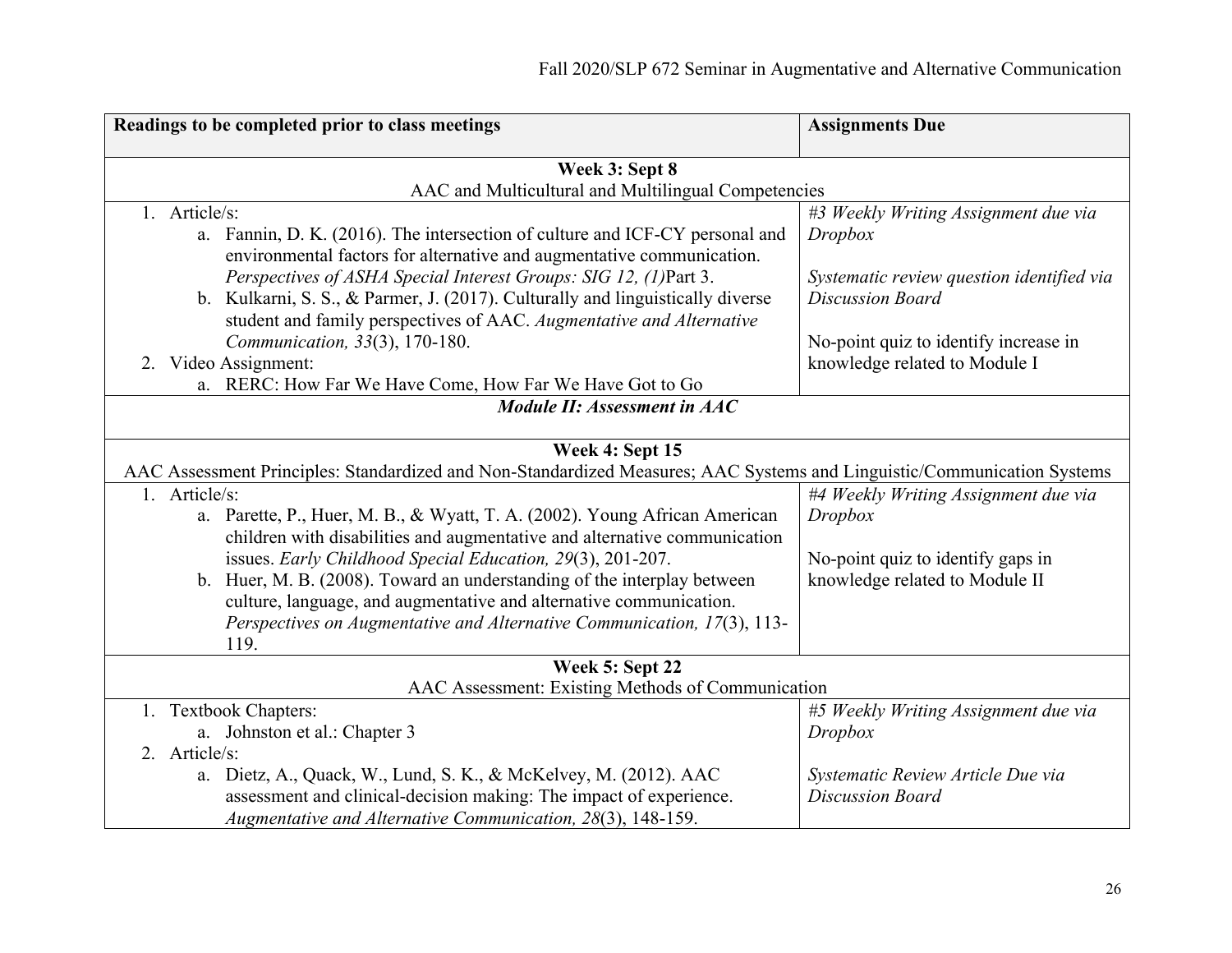| Readings to be completed prior to class meetings |                                                                             | <b>Assignments Due</b>                    |  |  |  |
|--------------------------------------------------|-----------------------------------------------------------------------------|-------------------------------------------|--|--|--|
|                                                  | 3. Video Assignment:                                                        |                                           |  |  |  |
|                                                  | a. RERC Lecture: AAC: A User's Perspective                                  |                                           |  |  |  |
|                                                  | Week 6: Sept 29                                                             |                                           |  |  |  |
|                                                  | AAC Assessment: Perceptual Systems; Accessibility; System Trials            |                                           |  |  |  |
|                                                  | 1. Textbook Chapters:                                                       | #6 Weekly Writing Assignment due via      |  |  |  |
|                                                  | a. Johnston et al.: Chapter 4                                               | Dropbox                                   |  |  |  |
|                                                  | 2. Article/s:                                                               |                                           |  |  |  |
|                                                  | a. Rowland, C., & Fried-Oken, M. (2010). Communication matrix: A clinical   |                                           |  |  |  |
|                                                  | and research assessment tool for targeting children with severe             |                                           |  |  |  |
|                                                  | communication disorders. Journal of Pediatric Rehabilitation Medicine:      |                                           |  |  |  |
|                                                  | An Interdisciplinary Approach, 3, 319-329.                                  |                                           |  |  |  |
|                                                  | Week 7: Oct 6                                                               |                                           |  |  |  |
|                                                  | AAC Assessment: Form, Content, Use, Participation                           |                                           |  |  |  |
|                                                  | 1. Textbook Chapters:                                                       | #7 Weekly Writing Assignment due via      |  |  |  |
|                                                  | a. Johnston et al.: Chapter 5                                               | Dropbox                                   |  |  |  |
|                                                  | 2. Article/s:                                                               |                                           |  |  |  |
|                                                  | a. Na, J. Y., Wilkinson, K., & Liang, J. (2018). Early development of       | Annotated Bibliography I due via Drop     |  |  |  |
|                                                  | emotional competence (EDEC) assessment tool for children with complex       | Box                                       |  |  |  |
|                                                  | communication needs: Development and evidence. American Journal of          |                                           |  |  |  |
|                                                  | Speech-Language Pathology, 27, 24-36.                                       |                                           |  |  |  |
|                                                  | 3. Video Assignment:                                                        |                                           |  |  |  |
|                                                  | a. TED Talk: Seeing Unique Abilities                                        |                                           |  |  |  |
|                                                  | <b>Week 8: Oct 13</b>                                                       |                                           |  |  |  |
|                                                  | <b>AAC</b> Assessment                                                       |                                           |  |  |  |
|                                                  | 1. Textbook Chapters:                                                       | All Group AAC Assessment Projects         |  |  |  |
|                                                  | a. Soto and Zangari: Chapter 1<br>2. Article/s:                             | <b>AAC Assessment Project Discussions</b> |  |  |  |
|                                                  | Saldert, C., Bergman, M., Hofstensson, J., Jonsson, S. Nygren, K.,          |                                           |  |  |  |
|                                                  | a.<br>Vennman, F., and Ferm, U. (2012). Combining methods in the assessment |                                           |  |  |  |
|                                                  | and analysis of communication in aphasia: Benefits and shortcomings of      |                                           |  |  |  |
|                                                  | different approaches. Journal of Interactional Research in Communication    |                                           |  |  |  |
|                                                  |                                                                             |                                           |  |  |  |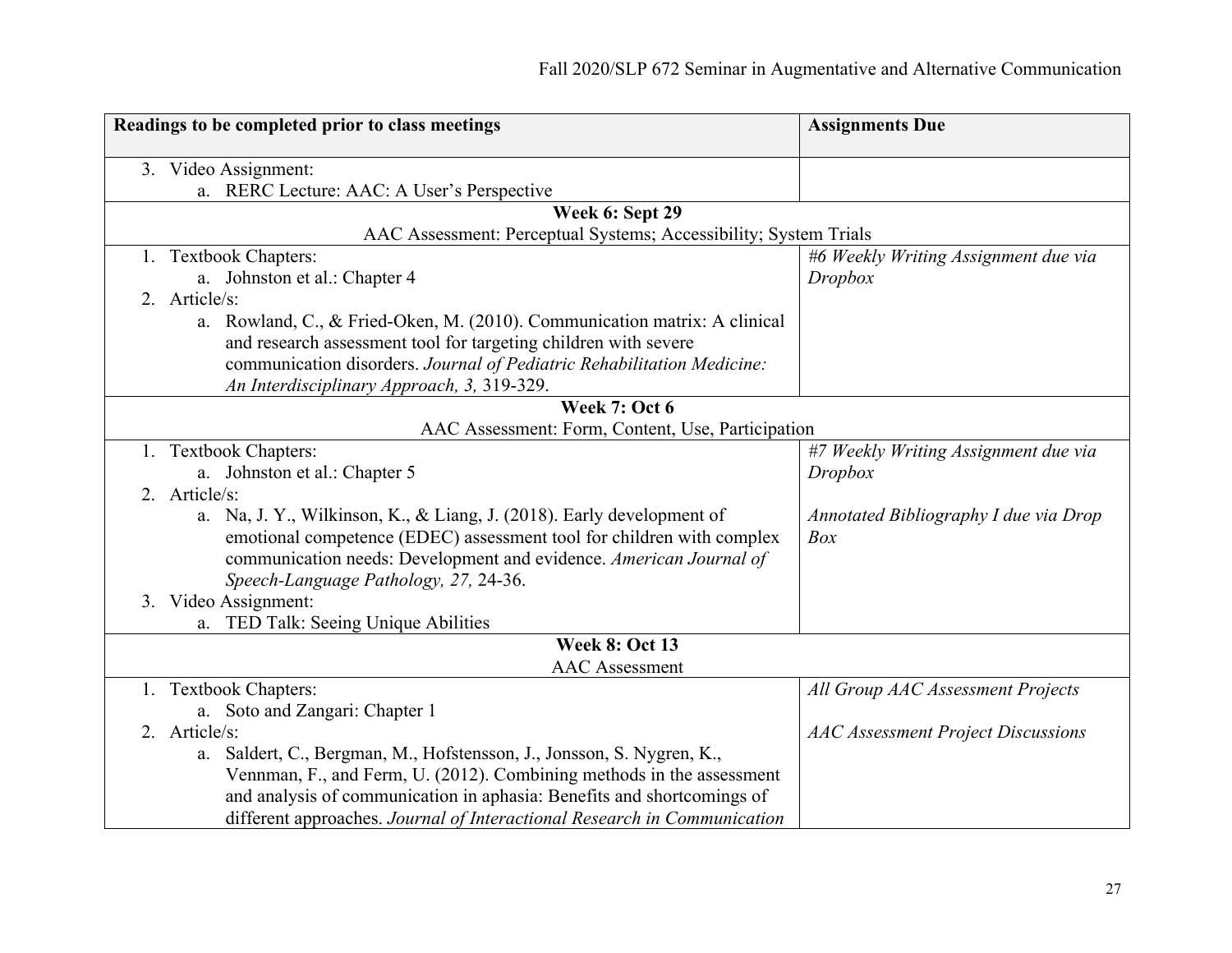| Readings to be completed prior to class meetings                                                                                 | <b>Assignments Due</b>                    |
|----------------------------------------------------------------------------------------------------------------------------------|-------------------------------------------|
| Disorders, 3(2), 141-169.                                                                                                        |                                           |
| <b>Week 9: Oct 20</b>                                                                                                            |                                           |
| <b>AAC</b> Assessment                                                                                                            |                                           |
| 1. Textbook Chapters:                                                                                                            | #8 Weekly Writing Assignment due via      |
| a. Johnston et al.: Chapter 6                                                                                                    | Dropbox                                   |
| 2. Article/s:                                                                                                                    |                                           |
| a. Helling, C. R., & Minga, J. (2014). Developing an effective framework for                                                     | <b>AAC Assessment Project Discussions</b> |
| the augmentative and alternative communication evaluation process.                                                               |                                           |
| Perspectives on Augmentative and Alternative Communication, 23(2), 91-<br>98.                                                    |                                           |
|                                                                                                                                  |                                           |
| 3. Video Assignment:                                                                                                             |                                           |
| a. RERC Lecture: Language Development for Young Children<br><b>Week 10: Oct 27</b>                                               |                                           |
| The Link Between AAC Assessment and Intervention                                                                                 |                                           |
| 1. Article/s:                                                                                                                    |                                           |
|                                                                                                                                  | First draft of Systematic Review Paper    |
| a. Lund, S. K., Quach, W., Weissling, K., McKelvey, M., & Dietz, A. (2017).                                                      | due (two pages) via Dropbox               |
| Assessment with children who need augmentative and alternative                                                                   |                                           |
| communication (AAC): Clinical decisions of AAC specialists. Language,                                                            | No-point quiz to identify increase in     |
| Speech, and Hearing Services in Schools, 48, 56-68.<br>b. Calculator, S., & Black, T. (2009). Validation of an inventory of best | knowledge related to Module II            |
| practices in the provision of augmentative and alternative communication                                                         |                                           |
| services to students with severe disabilities in general education                                                               |                                           |
| classrooms. American Journal of Speech-Language Pathology, 18(4), 329-                                                           |                                           |
| 342.                                                                                                                             |                                           |
| Module III: Intervention in AAC                                                                                                  |                                           |
|                                                                                                                                  |                                           |
| <b>Week 11: Nov 3</b>                                                                                                            |                                           |
| AAC Intervention Principles: Overview of Intervention Principles and Funding                                                     |                                           |
| 1. Article/s:                                                                                                                    | #9 Weekly Writing Assignment due via      |
| a. Higdon, C. W. & Hill, K. (2015). Five SGD funding rules of commitment.                                                        | Dropbox                                   |
| Perspectives on Augmentative and Alternative Communication, 24(4), 129-                                                          |                                           |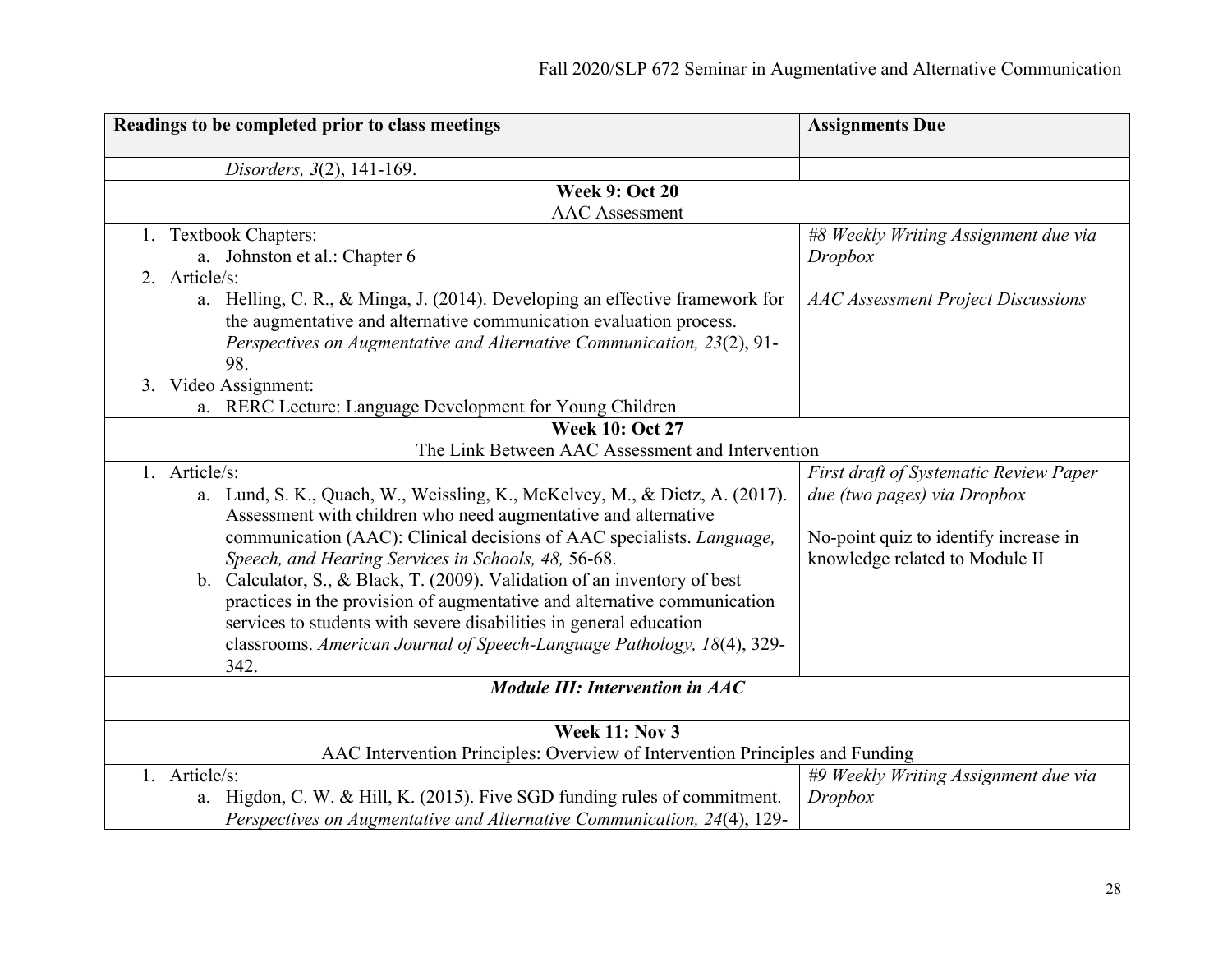| Readings to be completed prior to class meetings                                                                                                                                                                                                                                                                                                                                                                                                                                                                                                                                         | <b>Assignments Due</b>                                               |
|------------------------------------------------------------------------------------------------------------------------------------------------------------------------------------------------------------------------------------------------------------------------------------------------------------------------------------------------------------------------------------------------------------------------------------------------------------------------------------------------------------------------------------------------------------------------------------------|----------------------------------------------------------------------|
| 134.<br>b. Navrotski, D. (2015). Role and responsibilities of AAC manufacturers'<br>consultants in the SGD funding process. Perspectives on Augmentative and<br>Alternative Communication, 24(4), 147-154.<br>2. Video Assignment:<br>a. RERC Lecture: Funding                                                                                                                                                                                                                                                                                                                           | No-point quiz to identify gaps in<br>knowledge related to Module III |
| <b>Week 12: Nov 10</b><br>AAC Intervention Principles: Acquired Complex Communication Needs                                                                                                                                                                                                                                                                                                                                                                                                                                                                                              |                                                                      |
| 1. Textbook Chapters:<br>a. Johnston et al.: Chapter 7<br>2. Article/s:<br>a. McNaughton, D., Light, J., Beukelman, D. R., Klein, C., Nieder, D., &<br>Nazareth, G. (2019). Building capacity in AAC: A person-centred<br>approach to supporting participation by people with complex<br>communication needs. Augmentative and Alternative Communication,<br>$35(1), 56-68.$                                                                                                                                                                                                             | #10 Weekly Writing Assignment due via<br>Dropbox                     |
| <b>Week 13: Nov 17</b>                                                                                                                                                                                                                                                                                                                                                                                                                                                                                                                                                                   |                                                                      |
| AAC Intervention Principles: Developmental Complex Communication Needs<br>1. Textbook Chapters:<br>a. Johnston et al.: Chapter 8<br>2. Article/s:<br>a. O'Neill, T., Light, J, & Pope, L. (2018). Effects of interventions that<br>include aided augmentative and alternative communication input on the<br>communication of individuals with complex communication needs: A<br>meta-analysis. Journal of Speech, Language, and Hearing Research, 61,<br>1743-1765.<br>3. Video Assignment:<br>a. RERC Lecture: AAC Interventions to Maximize Language Development<br>for Young Children | Second Draft of Systematic Review Paper<br>due (4 pages) via Dropbox |
| <b>Week 14: Nov 24</b><br>AAC Intervention and Literacy                                                                                                                                                                                                                                                                                                                                                                                                                                                                                                                                  |                                                                      |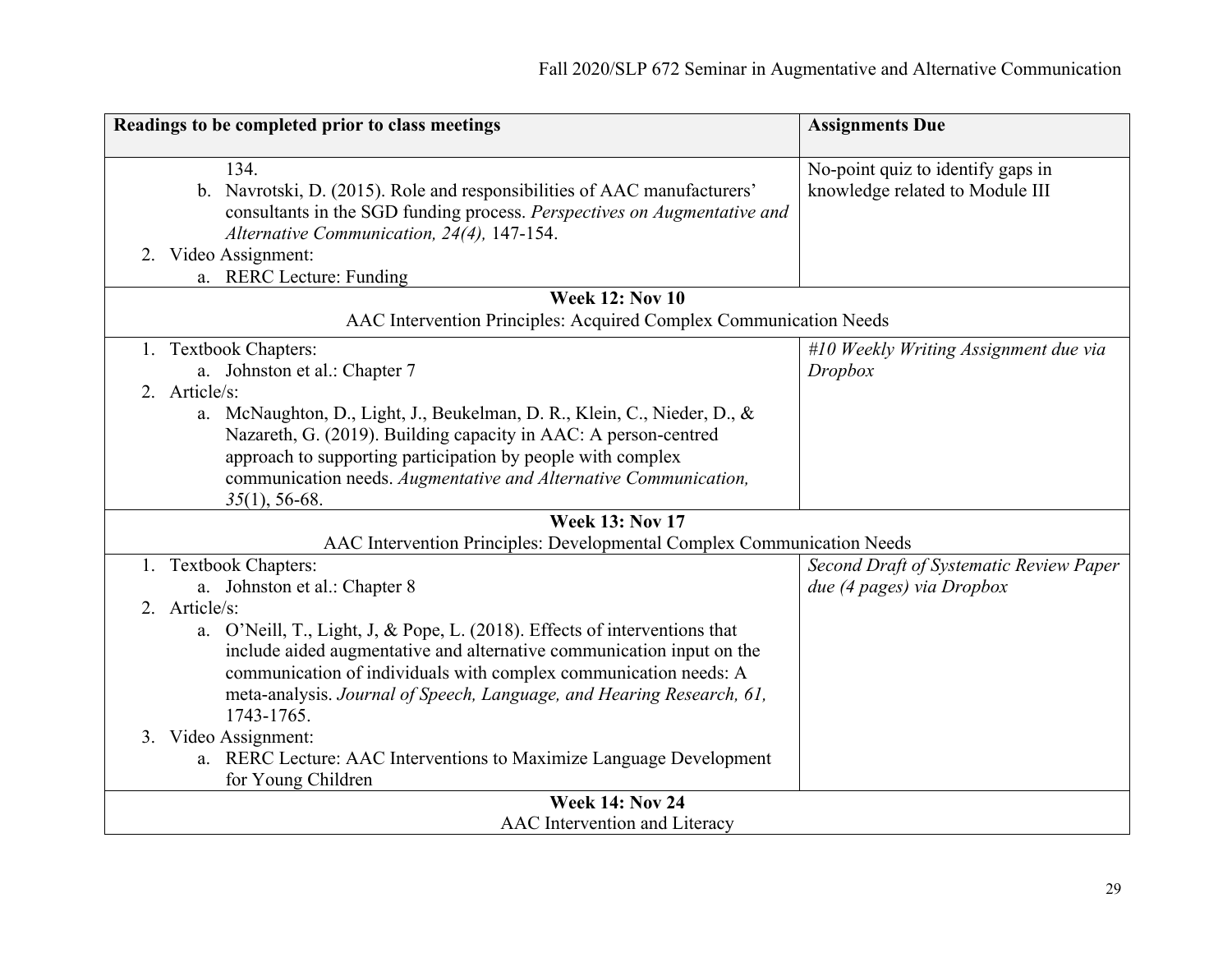| Readings to be completed prior to class meetings |                                                                                | <b>Assignments Due</b>                  |  |
|--------------------------------------------------|--------------------------------------------------------------------------------|-----------------------------------------|--|
|                                                  | 1. Textbook Chapters:                                                          | #11 Weekly Writing Assignment due via   |  |
|                                                  | a. Johnston et al.: Chapter 9                                                  | Dropbox                                 |  |
|                                                  | 2. Article/s:                                                                  |                                         |  |
|                                                  | a. Squires, K. E., Gillam, S. L., & Reutzel, D., R. (2013). Characteristics of |                                         |  |
|                                                  | children who struggle with reading: Teachers and speech-language               |                                         |  |
|                                                  | pathologists collaborate to support young learners. Early Childhood            |                                         |  |
|                                                  | Education Journal, 41, 401-411.                                                |                                         |  |
|                                                  | 3. Video Assignment:                                                           |                                         |  |
|                                                  | a. RERC Lecture: Improving Literacy Outcomes for Individuals with ASD          |                                         |  |
|                                                  | and Limited Speech                                                             |                                         |  |
| <b>Week 15: Dec 1</b>                            |                                                                                |                                         |  |
| AAC Intervention Goals and Objectives            |                                                                                |                                         |  |
|                                                  | 1. Article/s:                                                                  | #12 Weekly Writing Assignment due via   |  |
|                                                  | a. Haley, K., Cunningham, K. T., Barry, J., & de Riesthal, M. (2019).          | Dropbox                                 |  |
|                                                  | Collaborative goals for communicative life participation in aphasia: The       |                                         |  |
|                                                  | FOURC model. American Journal of Speech-Language Pathology, 28(1),             | <b>Annotated Bibliography II</b>        |  |
|                                                  | $1 - 13$ .                                                                     |                                         |  |
|                                                  | b. Gormley, J. & Light, J. (2019). Providing services to individuals with      |                                         |  |
|                                                  | complex communication needs in the inpatient rehabilitation setting: The       |                                         |  |
|                                                  | experiences and perspectives of speech-language pathologists. American         |                                         |  |
|                                                  | Journal of Speech-Language Pathology, 28(2), 456-458.                          |                                         |  |
|                                                  | 2. Video Assignment:                                                           |                                         |  |
|                                                  | a. TED Talk: Synthetic Voice as Unique as Fingerprints                         |                                         |  |
| <b>Week 16: Dec 8</b>                            |                                                                                |                                         |  |
| AAC Goals and Intervention and Service Models    |                                                                                |                                         |  |
|                                                  | 1. Article/s:                                                                  | All Group AAC Intervention Projects via |  |
|                                                  | a. Brandel, J., & Loeb, D. F. (2011). Program intensity and service delivery   | Dropbox                                 |  |
|                                                  | models in the schools: SLP survey results. Language, Speech, and Hearing       |                                         |  |
|                                                  | in the Schools, 42, 461-490.                                                   | <b>AAC</b> Intervention Discussions     |  |
|                                                  | b. Green, L., Chance, P., & Stockholm, M. (2019). Implementation and           |                                         |  |
|                                                  | perceptions of classroom-based service delivery: A survey of public school     |                                         |  |